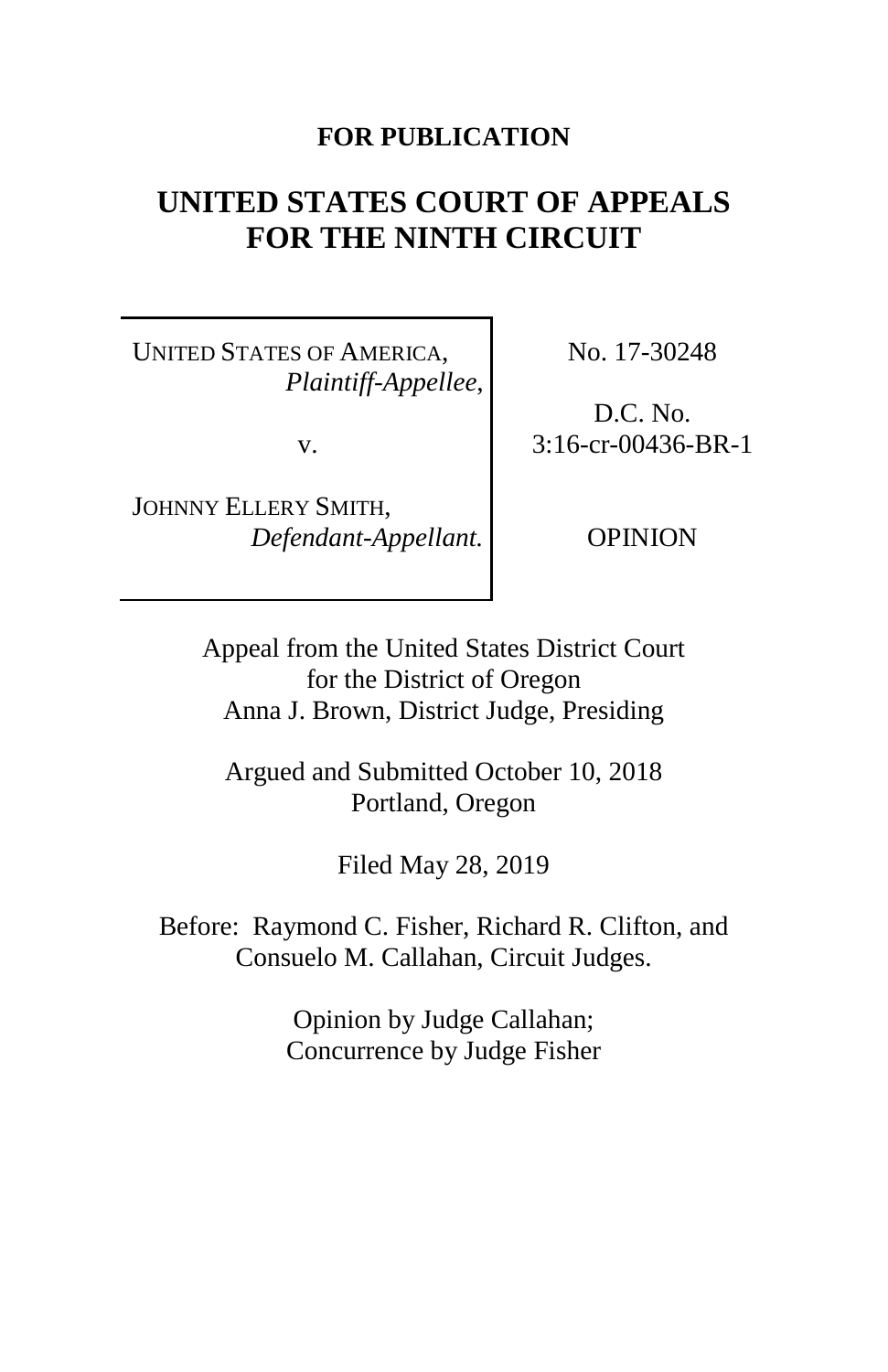# **SUMMARY[\\*](#page-1-0)**

#### **Criminal Law**

The panel affirmed a conviction for two counts of fleeing or attempting to elude a police officer in violation of Oregon Revised Statutes § 811.540(1), as assimilated by 18 U.S.C. § 13, the Assimilative Crimes Act (ACA), and 18 U.S.C. § 1152, the Indian Country Crimes Act (ICCA).

The panel held that the ACA applies to Indian country, by operation of both 18 U.S.C. § 7 (concerning land "reserved or acquired for the use of the United States" and "under the exclusive or concurrent jurisdiction thereof") and the ICCA (concerning "federal enclave" laws).

The panel held that the ACA, when invoked in Indian country, is subject to the exceptions set forth in the ICCA, namely: (1) "offenses committed by one Indian against the person or property or property of another Indian," (2) "any Indian committing any offense in the Indian country who has been punished by the local law of the tribe," or (3) "any case where, by treaty stipulations, the exclusive jurisdiction over such offenses is or may be secured to the Indian tribes respectively." The panel held that the Indian-on-Indian exception in the ICCA does not preclude application of the ACA to all "victimless" crimes, and certainly not to the offense in this case. Noting that the ICCA excludes from federal prosecution only Indian defendants who have already been punished by their tribe, the panel rejected the

 $\overline{a}$ 

<span id="page-1-0"></span>**<sup>\*</sup>** This summary constitutes no part of the opinion of the court. It has been prepared by court staff for the convenience of the reader.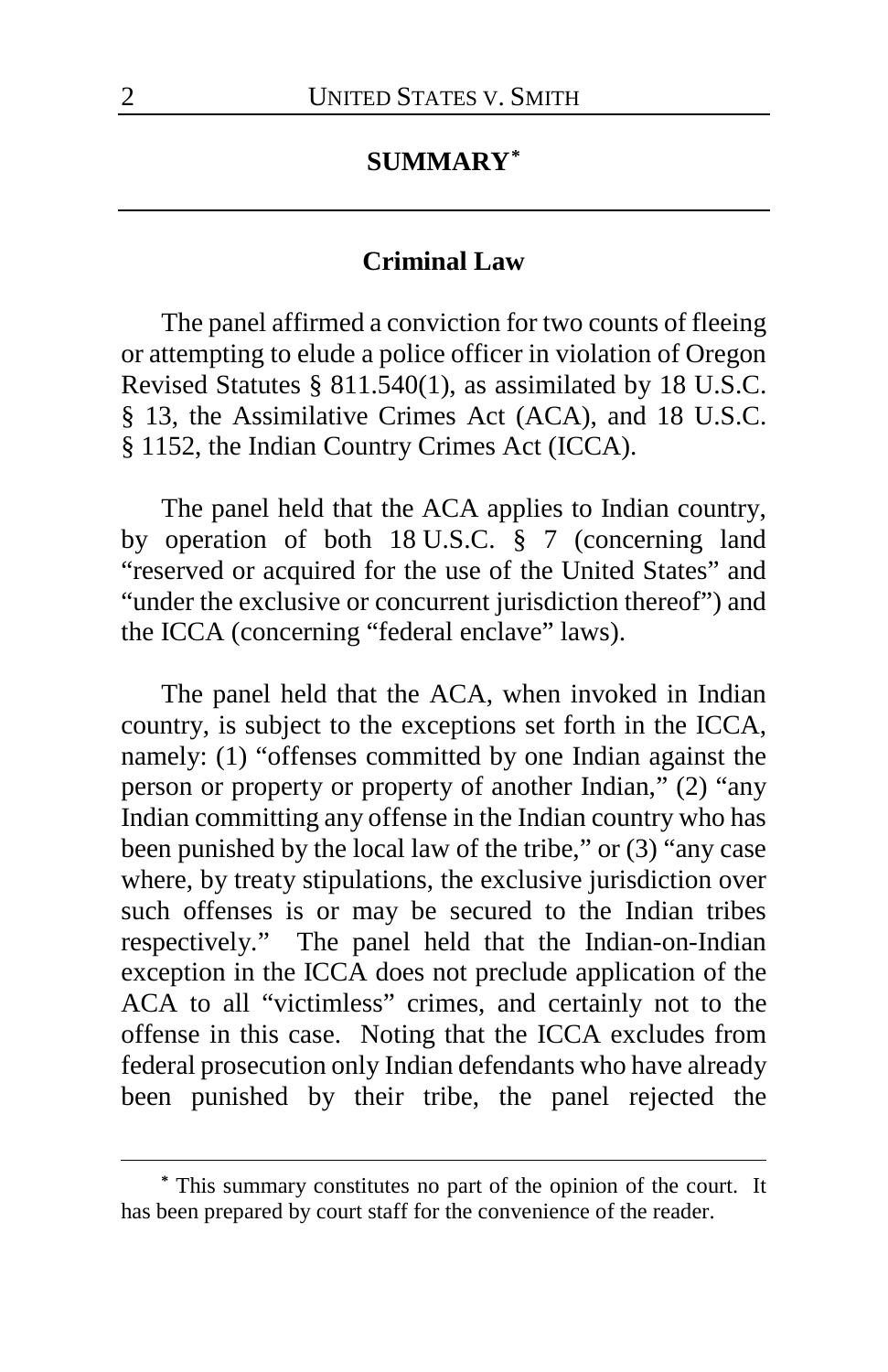defendant's contention that because he *could* have been punished in tribal court for the same conduct, his prosecution under the ACA was a needless and unlawful intrusion into tribal sovereignty.

The panel rejected the defendant's claim that 18 U.S.C. § 1153, the Major Crimes Act (MCA), precludes the government from prosecuting any "state crimes" in Indian country that are not listed in the MCA, such as Smith's offense of fleeing and attempting to elude the police as defined under Oregon law.

Concurring, Judge Fisher agreed with the majority that the ACA applies to "Indian country" subject to the ICCA's three exceptions. Observing that there are two ways to arrive at that result, he wrote that he has some reservations about the majority's chosen approach – that the ACA applies to Indian country on its own terms subject to the ICCA's exceptions.

# **COUNSEL**

Conor Huseby (argued), Assistant Federal Public Defender, Office of the Federal Public Defender, Portland, Oregon, for Defendant-Appellant.

Paul T. Maloney (argued), Assistant United States Attorney; Kelly A. Zusman, Appellate Chief; Billy J. Williams United States Attorney; United States Attorney's Office, Portland, Oregon; for Plaintiff-Appellee.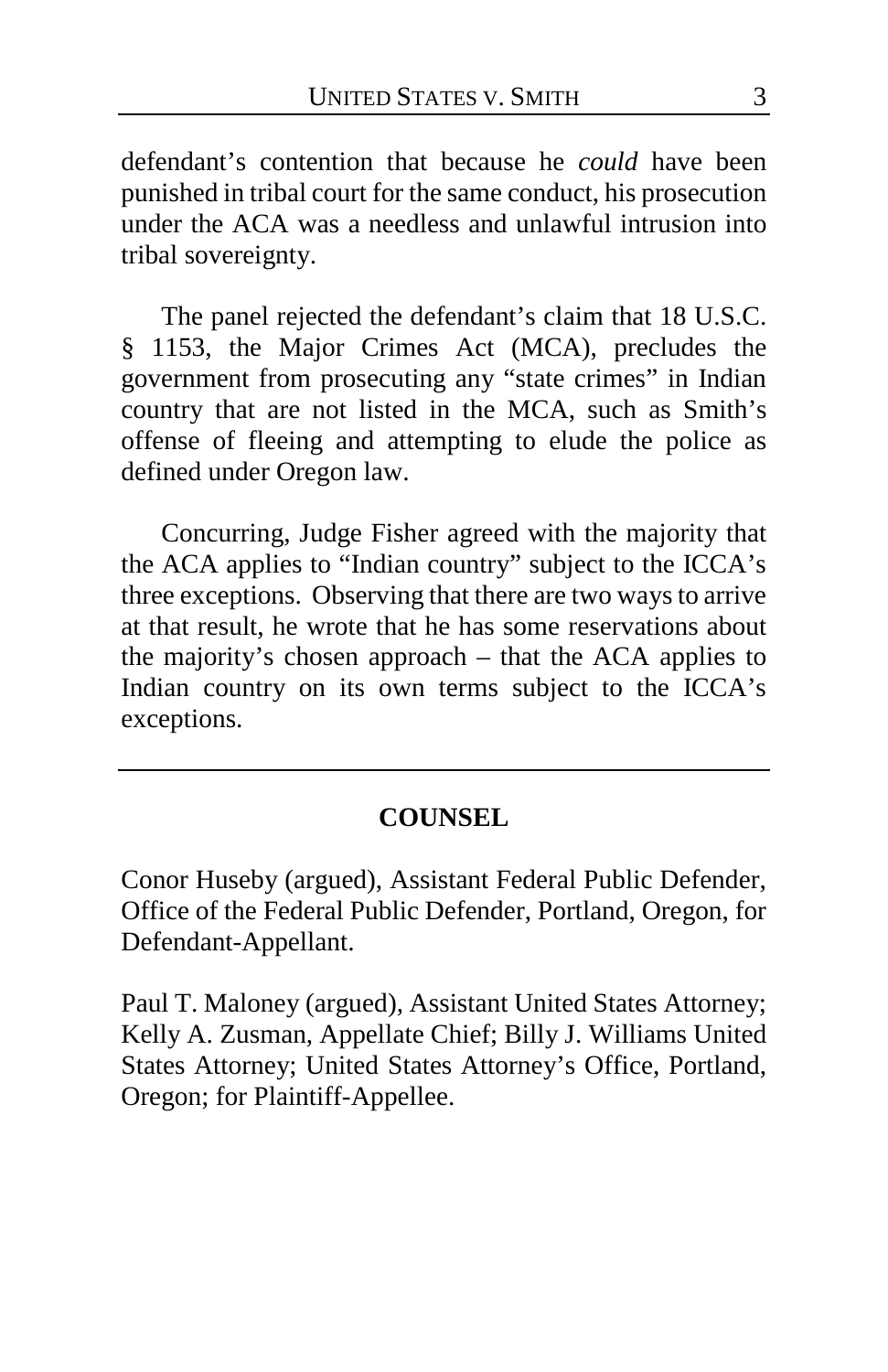Veronica C. Gonzales-Zamora, Brownstein Hyatt Farber Schreck LLP, Albuquerque, New Mexico; Barbara L. Creel, Southwest Indian Law Clinic, University of New Mexico School of Law, Albuquerque, New Mexico; for Amicus Curiae Southwest Indian Law Clinic.

#### **OPINION**

CALLAHAN, Circuit Judge:

Defendant-appellant Johnny Ellery Smith appeals from his district court conviction, by guilty plea, of two counts of fleeing or attempting to elude a police officer in violation of Oregon Revised Statutes (ORS) § 811.540(1), as assimilated by 18 U.S.C. § 13, the Assimilative Crimes Act (ACA), and 18 U.S.C. § 1152, the Indian Country Crimes Act (ICCA). Smith argues that the federal government lacked jurisdiction to prosecute him for his violation of state law in Indian country because the ACA does not apply to Indian country. While previous decisions may state otherwise, Smith argues that these cases merely assumed the applicability of the ACA to Indian country and did not directly address it, and thus do not control. Second, Smith contends that even if the ACA applies generally to Indian country, federal prosecution under the ACA was barred in his case because he could have been prosecuted under tribal law for the same offense. Third, Smith asserts that 18 U.S.C. § 1153, the Major Crimes Act (MCA), "occupies the field of federal court jurisdiction over Indian country violations of state laws" and thus precludes federal prosecution of his assimilated state crime.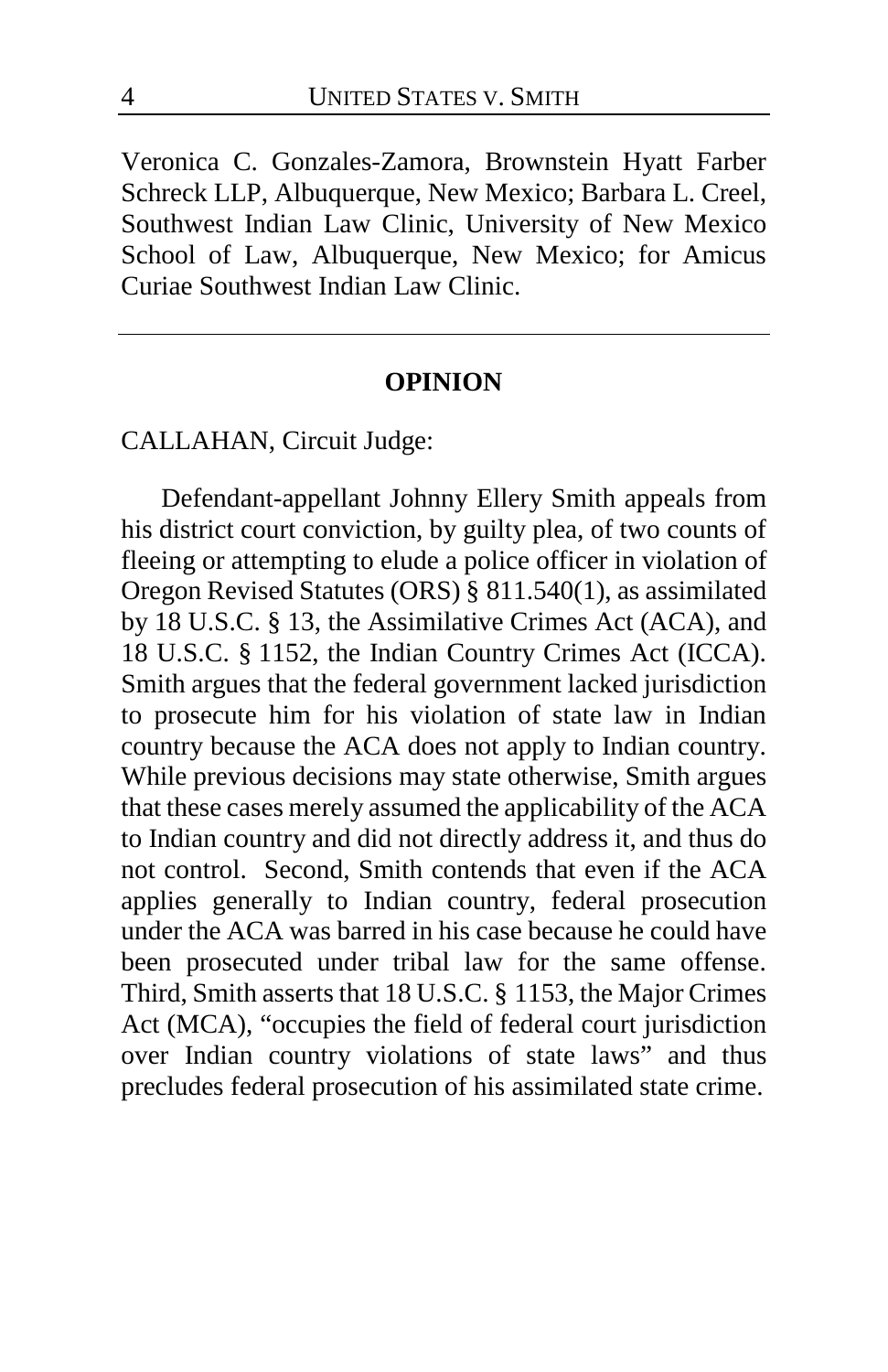We do not find Smith's arguments persuasive. To the extent that this issue was not settled by the Supreme Court decision in *Williams v. United States*, 327 U.S. 711 (1946), and our decision in *United States v. Marcyes*, 557 F.2d 1361 (9th Cir. 1977), we confirm that the ACA applies to Indian country, through the operation of 18 U.S.C. § 7 and § 1152. The district court had jurisdiction over Smith's offenses under the ACA and the ICCA, and accordingly we affirm his convictions.

#### **I.**

Smith is an enrolled Indian member of the Confederated Tribes of Warm Springs. In September 2016, Smith fled in his vehicle from Warm Springs police officers when they tried to initiate a traffic stop, leading the officers on a highspeed pursuit. During this chase, Smith drove at speeds exceeding 77 miles per hour, crossed over the fog line multiple times, and traveled in the opposing lane of traffic for approximately 100 yards. He eventually turned onto an unpaved dirt path, at which point the officers stopped their pursuit for safety reasons.

Less than two months later, Smith again fled from Warm Springs police officers when they attempted to conduct a traffic stop after observing him speeding. During this pursuit, Smith drove up to 120 miles per hour, failed to stay in the proper lane, drove into the opposite lane of travel, and at one point, slammed on his brakes, causing a pursuing patrol vehicle to rear-end his vehicle. Eventually the officers forced Smith's vehicle off the road, where he exited his vehicle and attempted to flee on foot, but was ultimately stopped and arrested. Both incidents occurred on the Warm Springs Indian Reservation within the State of Oregon.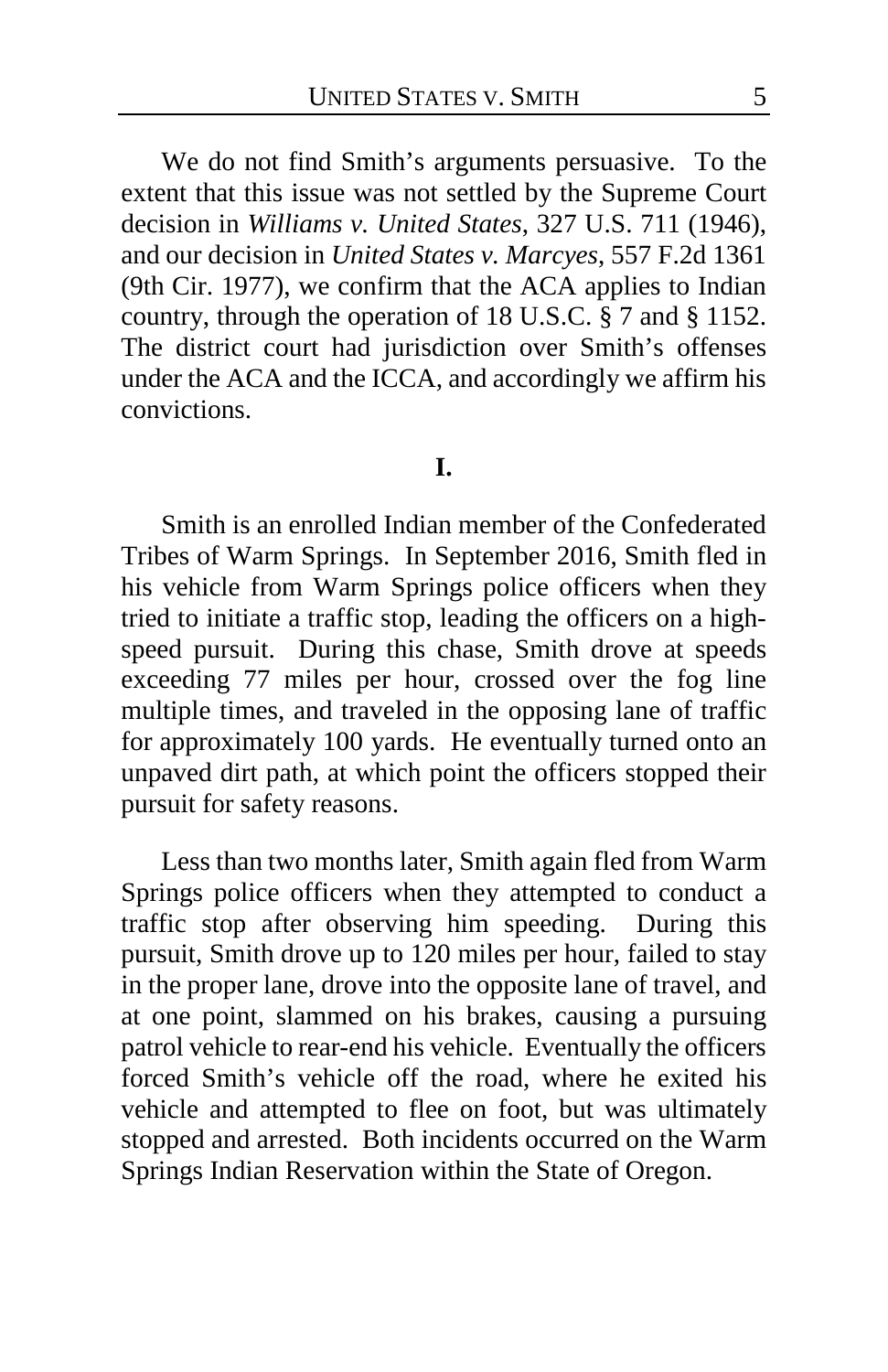Smith was charged in federal district court with two counts of fleeing or attempting to elude a police officer, in violation of ORS § 811.540(1), as assimilated by the ACA and the ICCA. Smith was not charged in tribal court for fleeing or attempting to elude a police officer based on these incidents.

Smith filed a motion to dismiss the indictment on the ground that the government lacked jurisdiction to charge him in federal court for a state law violation alleged to have been committed by an Indian in Indian country. The district court denied the motion, after which Smith pled guilty to the two counts in the indictment, while reserving his right to appeal the district court's decision on the jurisdictional issue.

## **II.**

We review de novo jurisdictional issues over criminal offenses. *United States v. Begay*, 42 F.3d 486, 497 (9th Cir. 1994).

Smith's primary jurisdictional challenge to his convictions is that the ACA does not apply to Indian country, despite the line of cases that have suggested or stated otherwise. The original, and most commonly cited, precedent for the proposition that the ACA applies to Indian country is *Williams*, wherein the Supreme Court stated:

> It is not disputed that this Indian reservation is "reserved or acquired for the use of the United States, and under the exclusive or concurrent jurisdiction thereof," or that it is "Indian country" within the meaning of [the ICCA]. This means that many sections of the Federal Criminal Code apply to the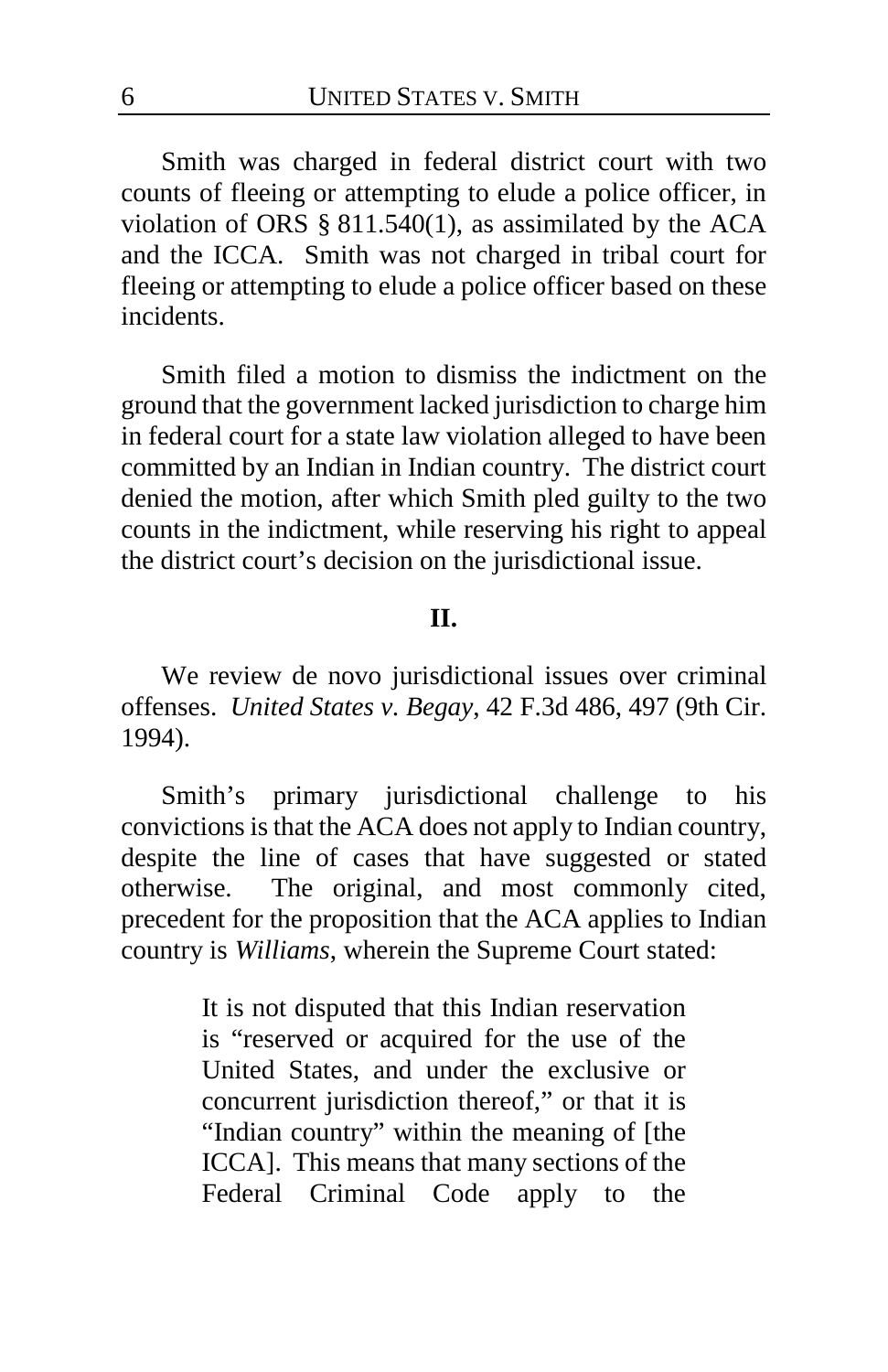reservation, including . . . the Assimilative Crimes Act . . . .

327 U.S. at 713 (footnotes omitted) (quoting 18 U.S.C. § 451, the predecessor to 18 U.S.C. § 7). In *Marcyes*, we relied on *Williams* in rejecting an argument raised by amicus curiae against the applicability of the ACA to Indian country, which was virtually identical to the challenge Smith raises here:

> Amicus' argument that the [Supreme Court in *Williams*] merely assumed [the ACA's] applicability without deciding the question is belied by the court's own words . . . .

> We would also note that the *Williams* court's ultimate decision . . . would never had been reached had the court felt that the A.C.A. did not apply to any crime committed upon Indian lands. *Our own review* of the language of 18 U.S.C. § 13 and 18 U.S.C. § 1152 convinces us that the district court was correct in holding that the A.C.A., by its own terms and through § 1152, is applicable to Indian country.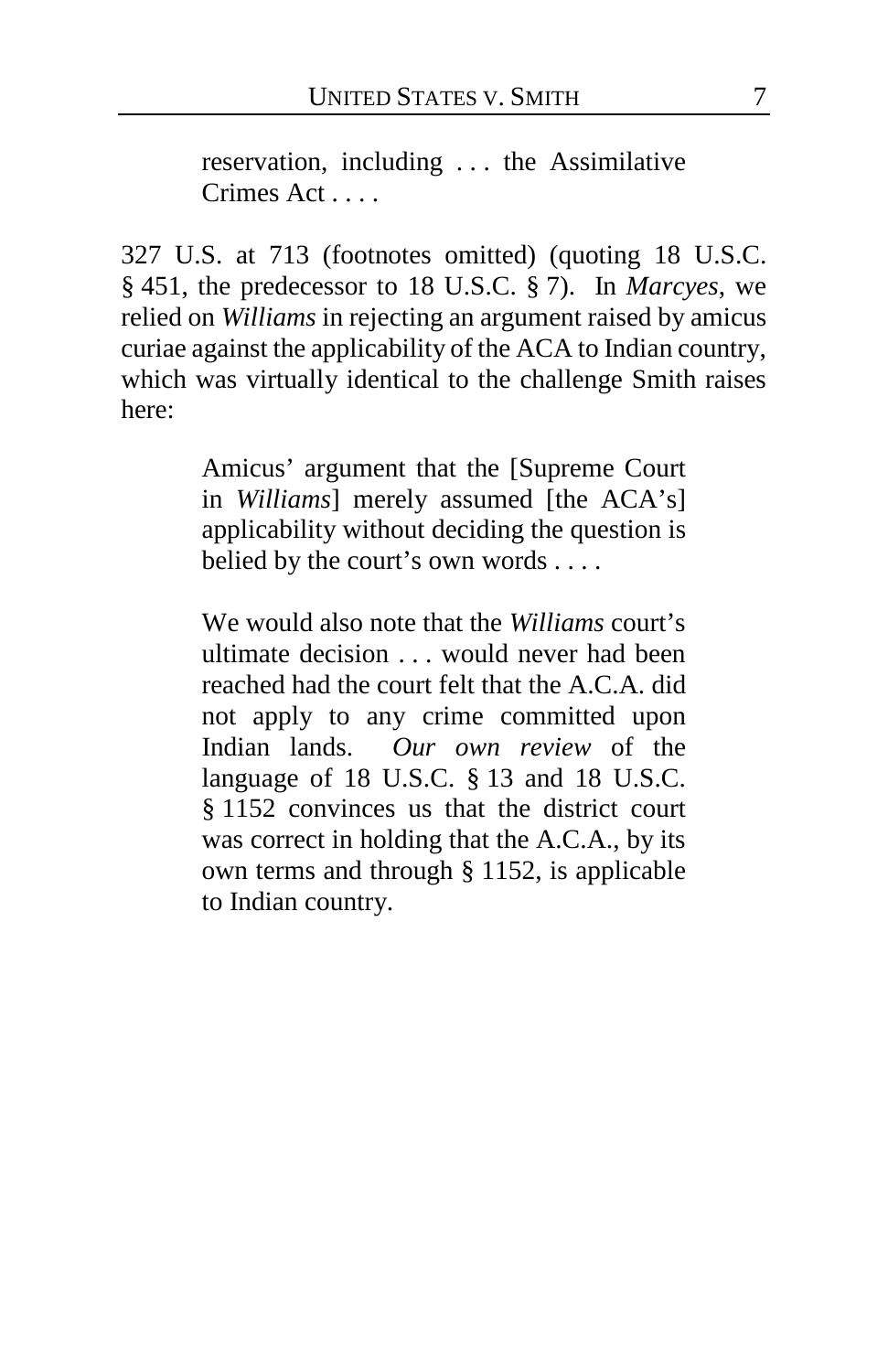557 F.2d at 1365 n.1 (emphasis added). In several other decisions, we have upheld or asserted the applicability of the ACA in Indian country.**[1](#page-7-0)** Other circuits are in accord.**[2](#page-7-1)**

These prior decisions indicate that the ACA applies to Indian country. Smith alleges, however, that the jurisdictional question was never directly at issue in those other cases but merely assumed, such that we are not bound by those decisions. We do not need to address that contention. Because the jurisdictional question is now directly before us, we expressly hold that the ACA applies to Indian country, based both on precedent and our own analysis of the ACA and the ICCA.

<span id="page-7-1"></span>**<sup>2</sup>** *E.g*., *United States v. Sosseur*, 181 F.2d 873, 874 (7th Cir. 1950) (citing *Williams* to hold that "the [ACA] . . . has been conclusively held applicable to the Indian country"); *United States v. Thunder Hawk*, 127 F.3d 705, 707 (8th Cir. 1997) (stating that the ACA "is one of the federal enclave laws made applicable to Indian country by the ICCA"); *United States v. Pino*, 606 F.2d 908, 915 (10th Cir. 1979) (concluding that the ACA "assimilates state traffic laws and others into federal enclave law" and "reaches activities on Indian reservations").

 $\overline{a}$ 

<span id="page-7-0"></span>**<sup>1</sup>** *E.g.*, *Acunia v. United States*, 404 F.2d 140, 142 (9th Cir. 1968) ("[T]he [ACA] is among the general laws which the first paragraph of [the ICCA] extends to Indian territory."); *United States v. Kaufman*, 862 F.2d 236, 237-38 (9th Cir. 1988) (per curiam) (upholding appellant's conviction under the ACA for pointing a firearm at another person in violation of an Oregon statute while "at the Chemawa Indian School construction site, which is within a federal enclave"); *United States v. Errol D., Jr.*, 292 F.3d 1159, 1164 (9th Cir. 2002) ("[T]he government could have charged Errol D. under [the ICCA], which, by extending the [ACA] to Indian territory, would have rendered him criminally liable for a 'like offense' and a 'like punishment' under state law."); *United States v. Bare*, 806 F.3d 1011, 1016-17 (9th Cir. 2015) (holding that, under the ICCA, appellant "is subject to punishment in Indian Country—by the United States—which incorporates in the federal offense the elements of Arizona's disorderly conduct statute under the ACA").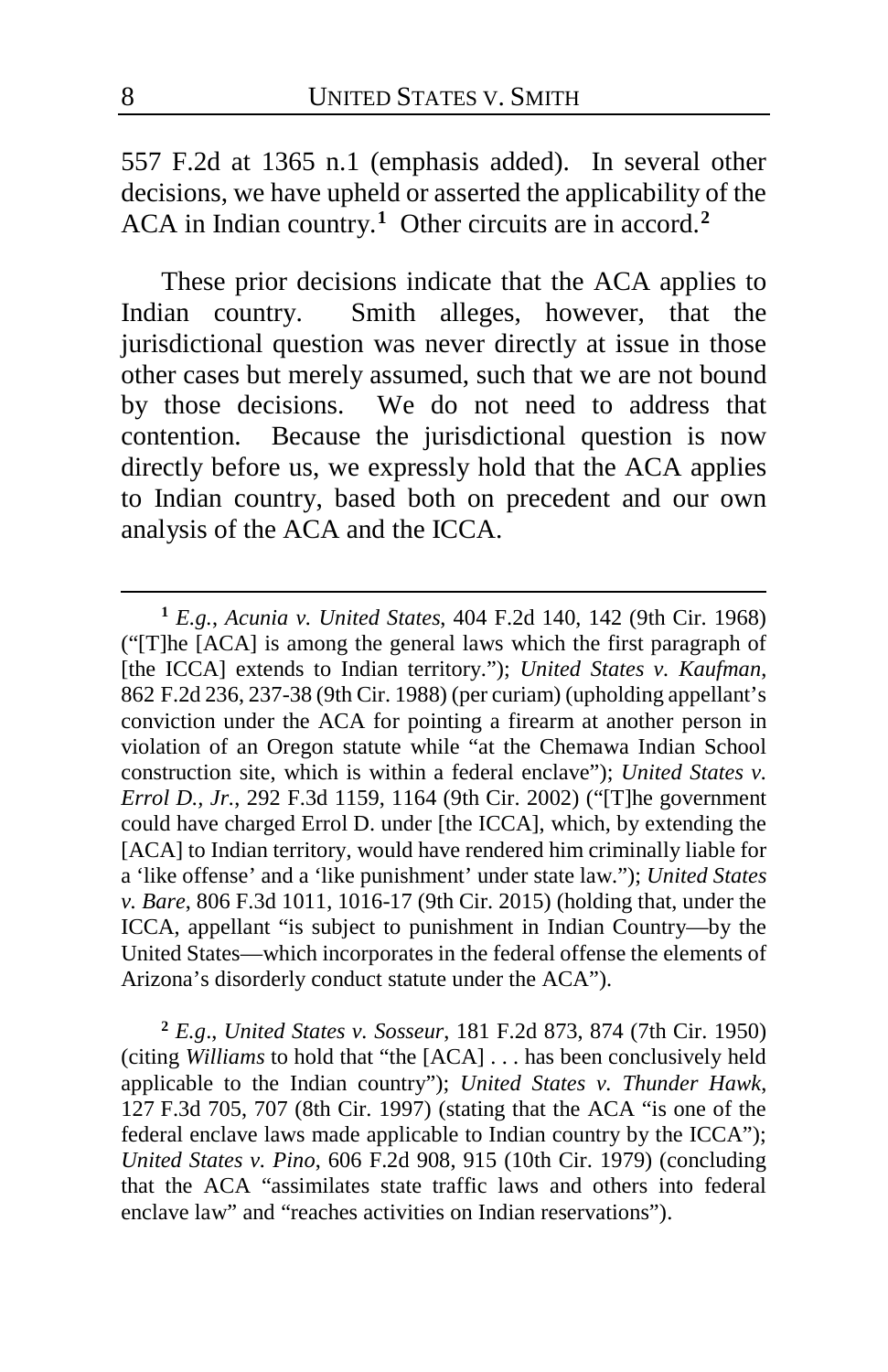## **A. The Assimilative Crimes Act**

As with all questions of statutory interpretation, we turn first to the text of the statute. The ACA states in part:

> Whoever within or upon any of the places now existing or hereafter reserved or acquired as provided in  $[18 \text{ U.S.C. } § 7] \ldots$  is guilty of any act or omission which, although not made punishable by any enactment of Congress, would be punishable if committed or omitted within the jurisdiction of the State, Territory, Possession, or District in which such place is situated, by the laws thereof in force at the time of such act or omission, shall be guilty of a like offense and subject to a like punishment.

18 U.S.C. § 13(a). The plain text of the ACA lacks any express reference to Indians or Indian country. The statute on its face also contains no limitation based on the status of the defendant, to include whether he is Indian or non-Indian. Instead, it begins with the all-encompassing term "[w]hoever" in regards to whom it might apply—so long as this person commits the offense "within or upon any of the places now existing or hereafter reserved or acquired as provided in [18 U.S.C. § 7]." *Id*.

Hence, the jurisdictional "hook" of the ACA is the situs of the offense, which hinges on the ACA's reference to 18 U.S.C. § 7. This federal criminal statute defines areas within the "special maritime and territorial jurisdiction of the United States," 18 U.S.C. § 7, which are often referred to as "federal enclaves." *See United States v. Markiewicz,*  978 F.2d 786, 797 (2d Cir. 1992) ("[F]ederal enclave laws are a group of statutes that permits the federal courts to serve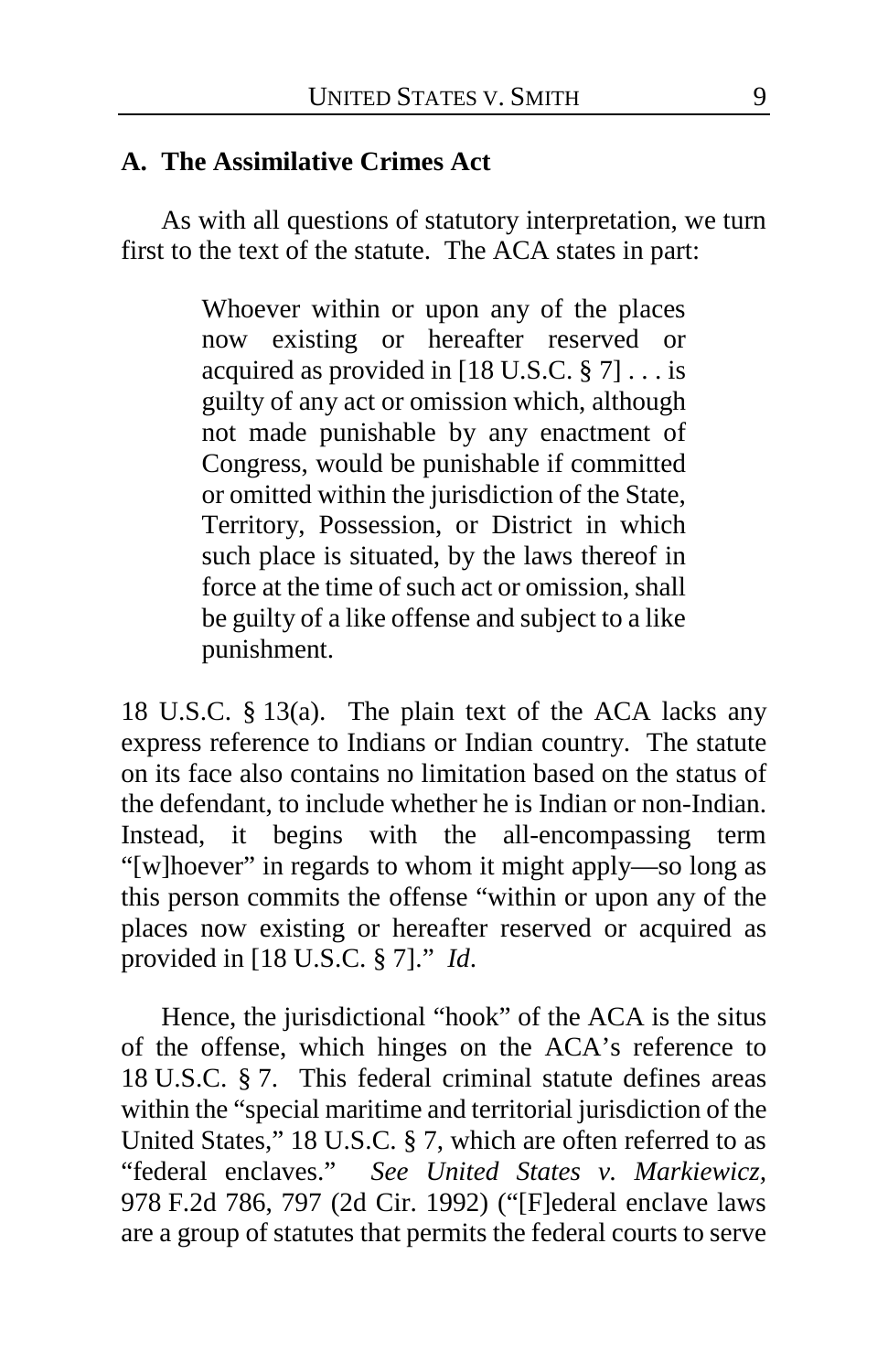as a forum for the prosecution of certain crimes when they occur within the '[s]pecial maritime and territorial jurisdiction of the United States', 18 U.S.C. § 7; this jurisdiction includes federal land, and property such as federal courthouses and military bases.") (alteration in original). If an offense is committed in a federal enclave *and* there is no federal statute defining that offense (i.e., an offense "not made punishable by any enactment of Congress"), the federal government may nonetheless prosecute the offense through the ACA by assimilating a "like offense" and "like punishment" from the law of the state in which the federal enclave is situated. *See Lewis v. United States*, 523 U.S. 155, 160 (1998) ("The ACA's basic purpose is one of borrowing state law to fill gaps in the federal criminal law that applies on federal enclaves.").

Our first question then is whether "Indian country"—or more specifically, the Warm Springs Indian Reservation where Smith's offenses occurred—qualifies as one of these "places . . . reserved or acquired as provided in [18 U.S.C. § 7]." *See* 18 U.S.C. § 13(a). Smith contends that Indian country does not fall within the meaning of 18 U.S.C. § 7 because the section lacks any reference to Indian country or Indian reservations. Despite the apparent absence of the term "Indian" however, 18 U.S.C. § 7(3) defines federal territorial jurisdiction to include "[a]ny lands reserved or acquired for the use of the United States, and under the exclusive or concurrent jurisdiction thereof." Based on a plain reading of this text, any Indian reservation or land that is (1) "reserved or acquired for the use of the United States," and (2) "under the exclusive or concurrent jurisdiction thereof" falls within the ambit of  $18$  U.S.C.  $\S$  7.

Turning first to whether Indian country is "reserved or acquired for the use of the United States," we have stated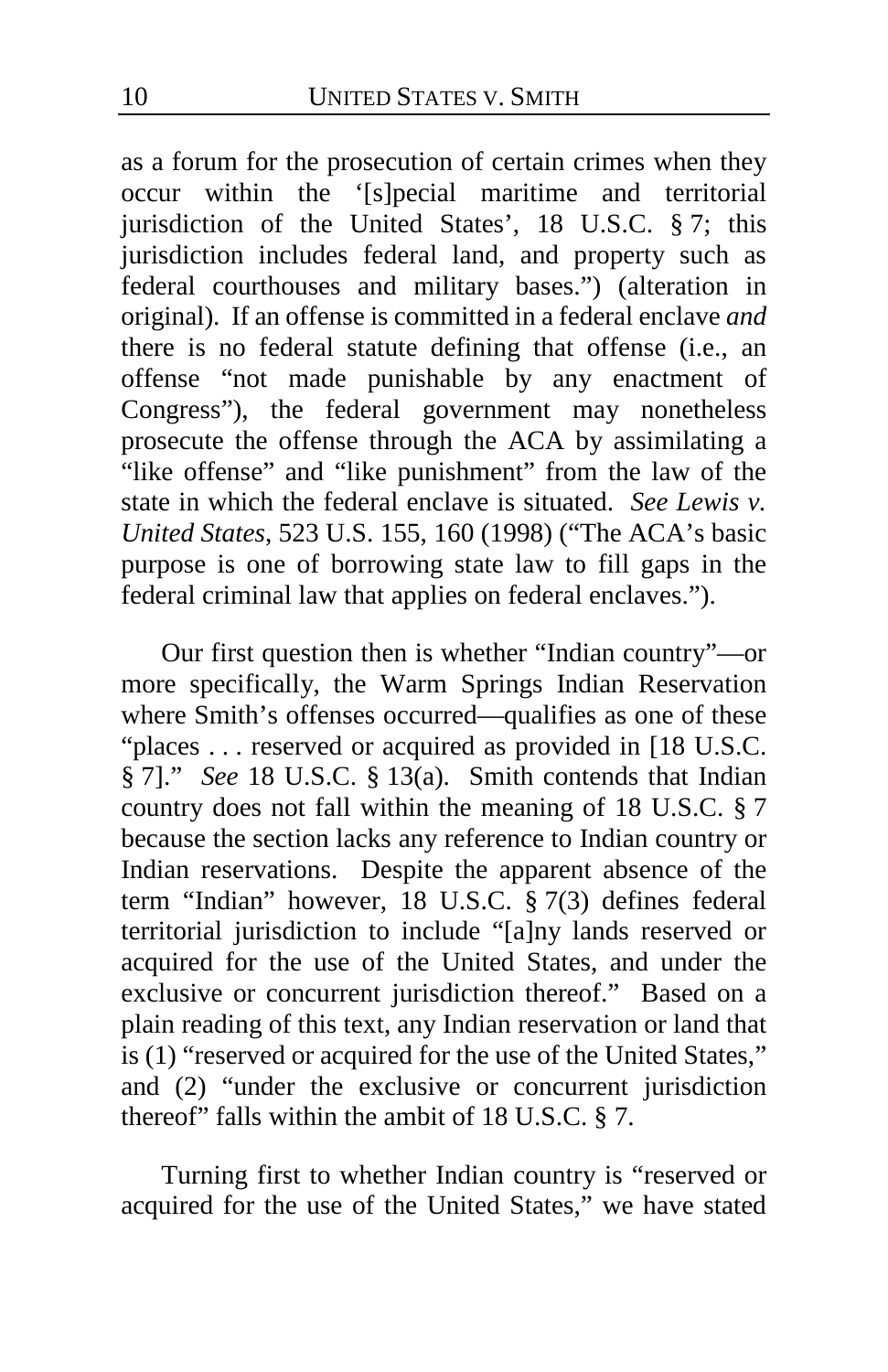that the meaning of this phrase in section  $7(3)$  "is plain enough. Courts have demonstrated their faith in the words' clarity by skipping over them without explication." *United States v. Corey*, 232 F.3d 1166, 1176 (9th Cir. 2000). In cases such as *Williams*, *Marcyes*, and others, courts have readily accepted that Indian reservations are "reserved or acquired for the use of the United States" within the meaning of 18 U.S.C. § 7(3) without much discussion. *See, e.g.*, *Guith v. United States*, 230 F.2d 481, 482 (9th Cir. 1956) ("[A]ppellant's ranch, being located in 'Indian country', is on 'lands reserved . . . for the use of the United States, and under exclusive . . . jurisdiction thereof', within 18 U.S.C. § 7(3)."); *Pino*, 606 F.2d at 915 ("The [ACA] reaches activities on Indian reservations since such areas are 'reserved or acquired for the use of the United States, and under the exclusive or concurrent jurisdiction thereof.'").

Smith argues that tribal lands were not "reserved or acquired for the use of the United States" by referencing two specific treaties between the federal government and Indian tribes in Oregon and Washington that "cede[d] certain lands to the United States while reserving lands for 'exclusive use' by tribes." But for lands to be "reserved or acquired for the use of the United States" under 18 U.S.C. § 7(3), "[t]here is no requirement that the United States be an owner, or even an occupant, so long as the land has been set aside for the use of an instrumentality of the federal government." *Corey*, 232 F.3d at 1177. In the 1850s, when "the federal government began frequently to reserve public lands from entry for Indian use," "the modern meaning of Indian reservation emerged, referring to land set aside under federal protection for the residence or use of tribal Indians." *Cohen's Handbook of Federal Indian Law* § 3.04 at 190 (Nell Jessup Newton ed., 2017) (citations omitted). "This use of the term 'reservation' from public land law soon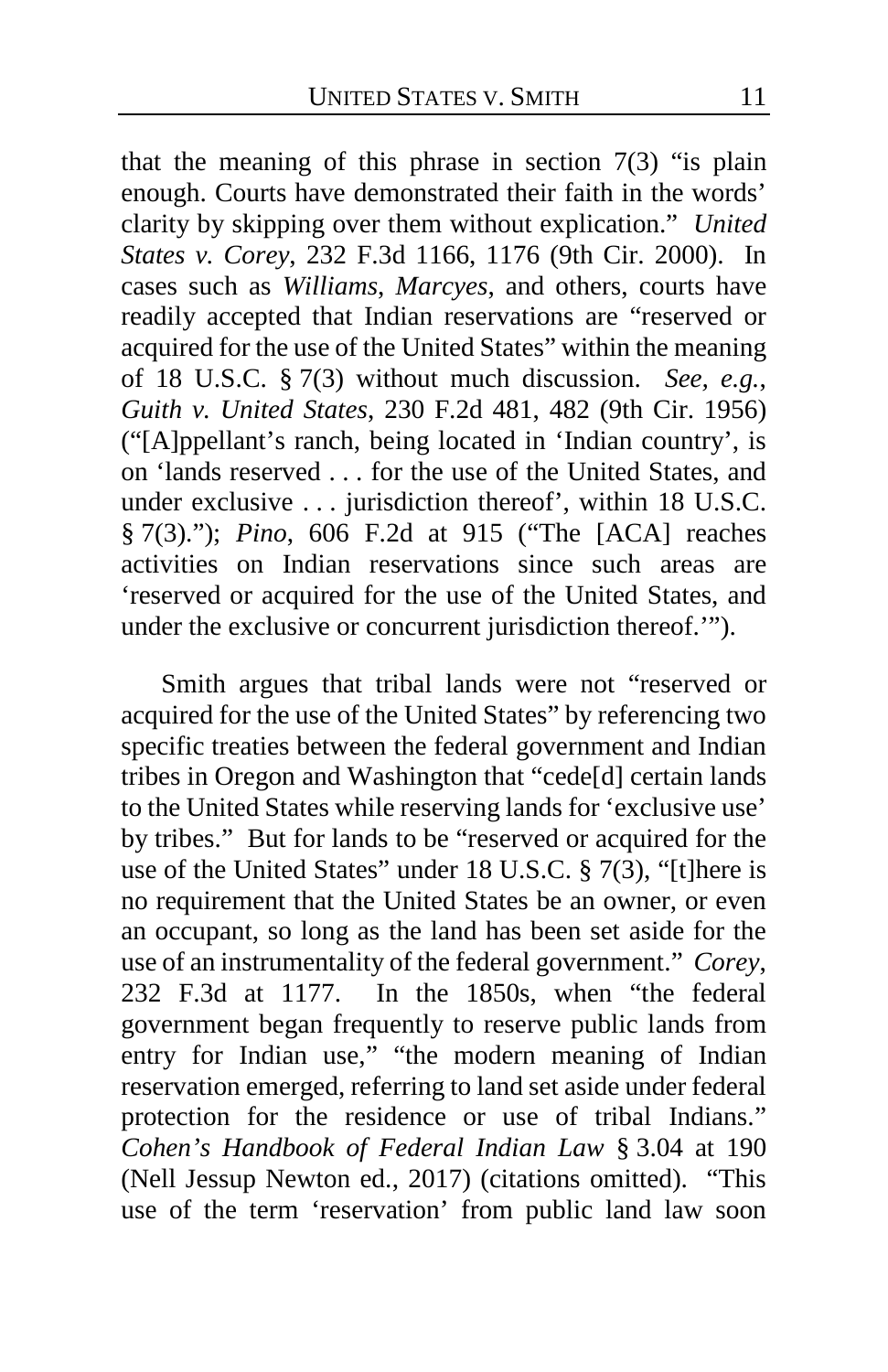merged with the treaty use of the word to form a single definition describing federally protected Indian tribal lands without depending on any particular source." *Id*. at 191. Contrary to Smith's claim, the treaties he cites provide specific examples of how Indian reservations were "reserved or acquired" by the United States for the federal purpose of protecting Indian tribes, which traditionally were considered "wards of the nation" under federal law. *See generally Donnelly v. United States*, 228 U.S. 243 (1913); *United States v. Kagama*, 118 U.S. 375 (1886); *Worcester v. Georgia*, 31 U.S. 515 (1832).

Second, we turn to whether Indian country falls "under the exclusive or concurrent jurisdiction" of the United States. This phrase in section 7(3) "refers to 'legislative jurisdiction,'" which means "the state's authority 'to make its law applicable to the activities, relations, or status of persons'" within a territory. *Corey*, 232 F.3d at 1177–78 (quoting the *Restatement (Third) of the Foreign Relations Law of the United States* § 401 (1987)). Given this, the United States' jurisdiction over Indian country—if measured by its authority to legislate with regard to Indian territories and the activities within—seems apparent. The Supreme Court has long recognized Congress' "broad general powers" under the Constitution to regulate with respect to Indian affairs—"powers that [have been] consistently described as 'plenary and exclusive.'" *United States v. Lara*, 541 U.S. 193, 200 (2004) (quoting *Washington v. Confederated Bands & Tribes of Yakima Nation*, 439 U.S. 463, 470–71 (1979); *Negonsott v. Samuels*, 507 U.S. 99, 103 (1993); *United States v. Wheeler*, 435 U.S. 313, 323 (1978)).

The history of 18 U.S.C. § 7 and other statutes by which Congress defined Indian country and asserted federal criminal jurisdiction over newly acquired territories, to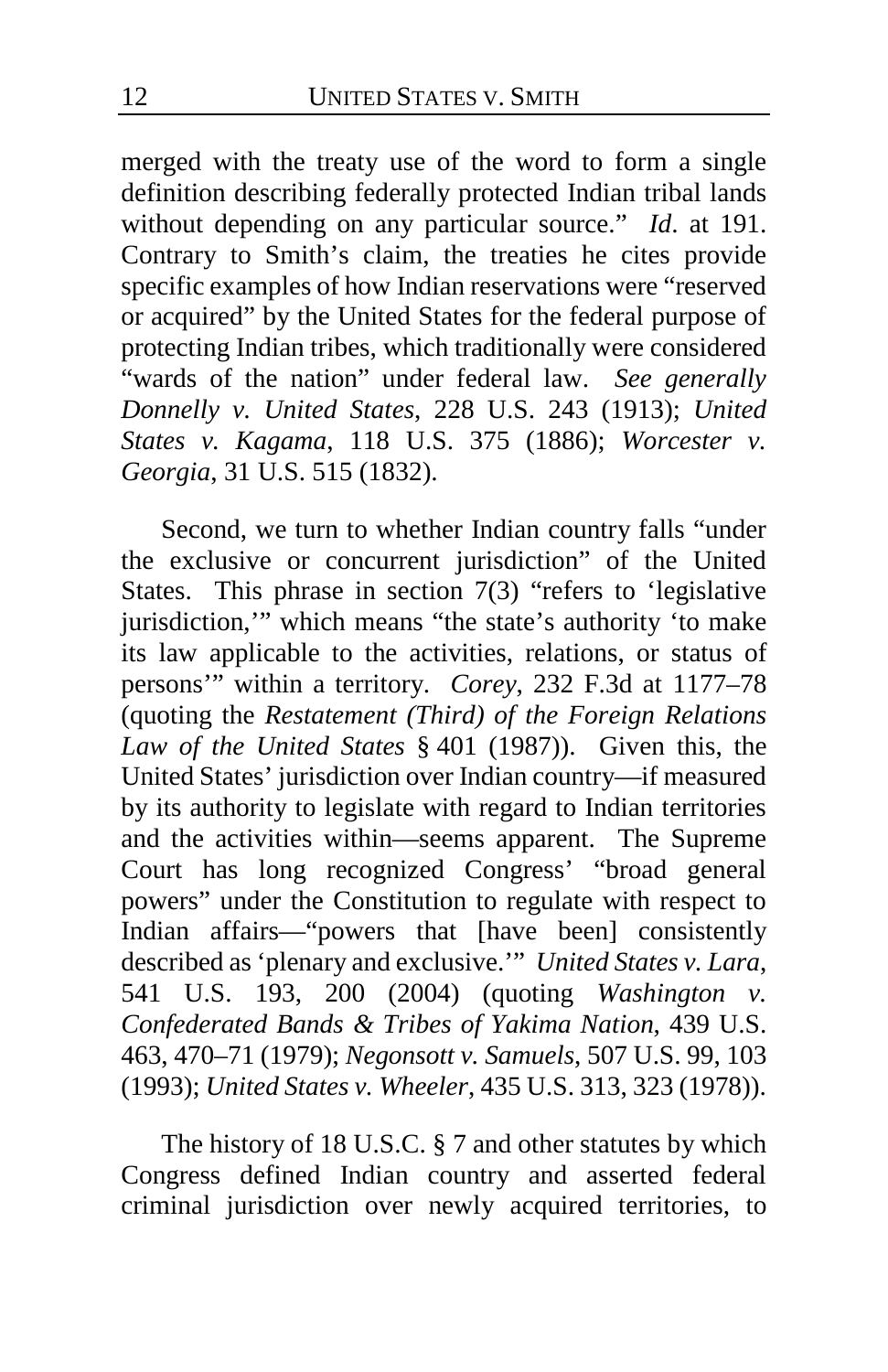include tribal lands, also supports this view. "As the United States acquired new possessions, Congress extended federal criminal jurisdiction with the boundaries of the young republic[,]" and "did so by reference" to federal criminal jurisdiction in federal enclaves. *Corey*, 232 F.3d at 1174, 1175. The original Federal Crimes Act of 1790 referred to federal enclaves as "any fort, arsenal, dock-yard, magazine, or . . . any other place or district of country, under the sole and exclusive jurisdiction of the United States," 1 Stat. 112, § 3 (1790), and the Indian Boundaries Act of 1817**[3](#page-12-0)** and the Indian Intercourse Act of 1834**[4](#page-12-1)** similarly referred to crimes committed in places "under the sole and exclusive jurisdiction of the United States." As the statutory definition of federal enclave jurisdiction evolved into what is now the

 $\overline{a}$ 

<span id="page-12-1"></span>**<sup>4</sup>** Section 25 provided that the "punishment of crimes committed within any place within the sole and exclusive jurisdiction of the United States, shall be in force in the Indian country" except for "crimes committed by one Indian against the person or property of another Indian." *See* An Act to Regulate Trade and Intercourse with the Indian Tribes and to Preserve Peace on the Frontiers, ch. 161, § 25, 4 Stat. 733 (1834).

<span id="page-12-0"></span>**<sup>3</sup>** Titled "An Act to Provide for the Punishment of Crimes and Offences Committed Within the Indian Boundaries," the statute provided for the punishment of crimes committed by "any Indian or other person or persons . . . within the United States, and within any town, district, or territory, belonging to any nation or nations, tribe or tribes, of Indians, commit any crime, offence, or misdemeanor, which if committed in any place or district of country under the sole and exclusive jurisdiction of the United States, would, by the laws of the United States, be punished with death, or any other punishment . . . ." Act of March 3, 1917, ch. 92, § 1, 3 Stat. 383 (1817). Section 2 of the act gave federal courts jurisdiction to hear and try these offenses, with the exception of "any offence committed by one Indian against another, within any Indian boundary." *Id*. § 2, 3 Stat. 383.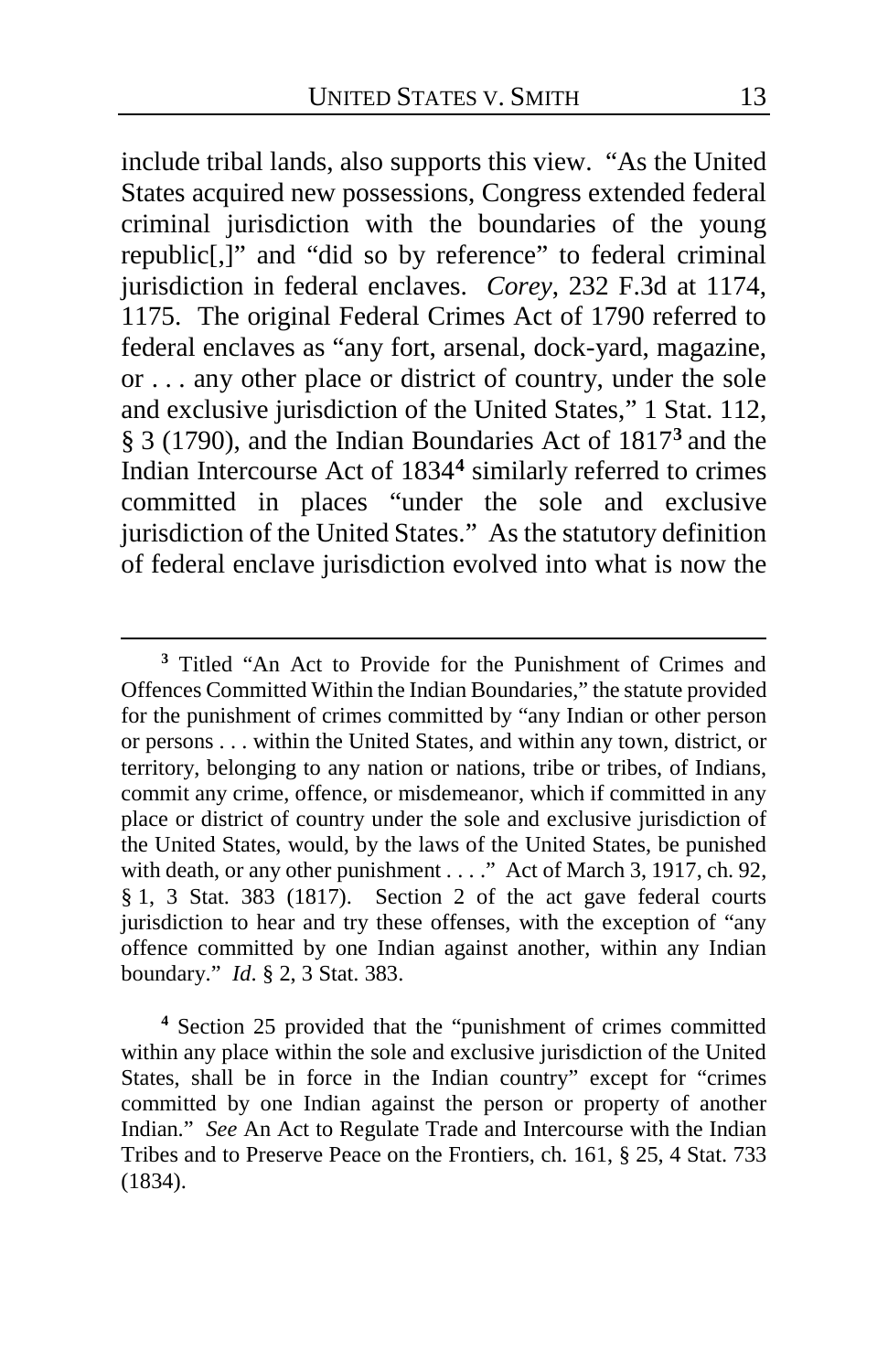ACA in 18 U.S.C. §§ 7 and 13,**[5](#page-13-0)** the language used to describe and define federal criminal definition of federal jurisdiction in Indian country was likewise updated. When Congress enacted the ACA and the ICCA as part of the revised and consolidated federal criminal code in 1948, it also codified the definition of Indian country as "all land within the limits of any Indian reservation *under the jurisdiction of the United States Government*." 18 U.S.C. § 1151(a) (emphasis added). In that sense, perhaps the most direct indicator that Indian country, as currently defined in the federal criminal code, falls within the "jurisdiction of the United States" comes from the express language of the statutory definition itself.

In light of the above, we hold that the ACA applies to Indian country by virtue of 18 U.S.C. § 7.

 $\overline{a}$ 

<span id="page-13-0"></span>**<sup>5</sup>** In the Federal Crimes Act of 1825, Congress broadened the definition of federal enclaves, *see* An Act More Effectually to Provide for the Punishment of Certain Crimes against the United States and for Other Purposes, ch. 65, § 1, 4 Stat. 115 (1825), and also enacted the provision that "provided the basis from which has grown the Assimilative Crimes Act now before us." *See id.* § 3, 4 Stat. 115; *United States v. Sharpnack*, 355 U.S. 286, 290 (1958). In 1909, Congress consolidated various criminal jurisdictional provisions into a single statute, wherein its definition of federal enclaves included "any lands reserved or acquired for the exclusive use of the United States, and under the exclusive jurisdiction thereof. . . ." *See* Act of March 4, 1909. ch. 321, § 272, 35 Stat. 1088, 1143. This precursor to 18 U.S.C. § 7(3) was expanded in 1940 to include land over which the federal government had "concurrent" jurisdiction. *See* Act of June 11, 1940, ch. 323, 54 Stat. 304 (1940).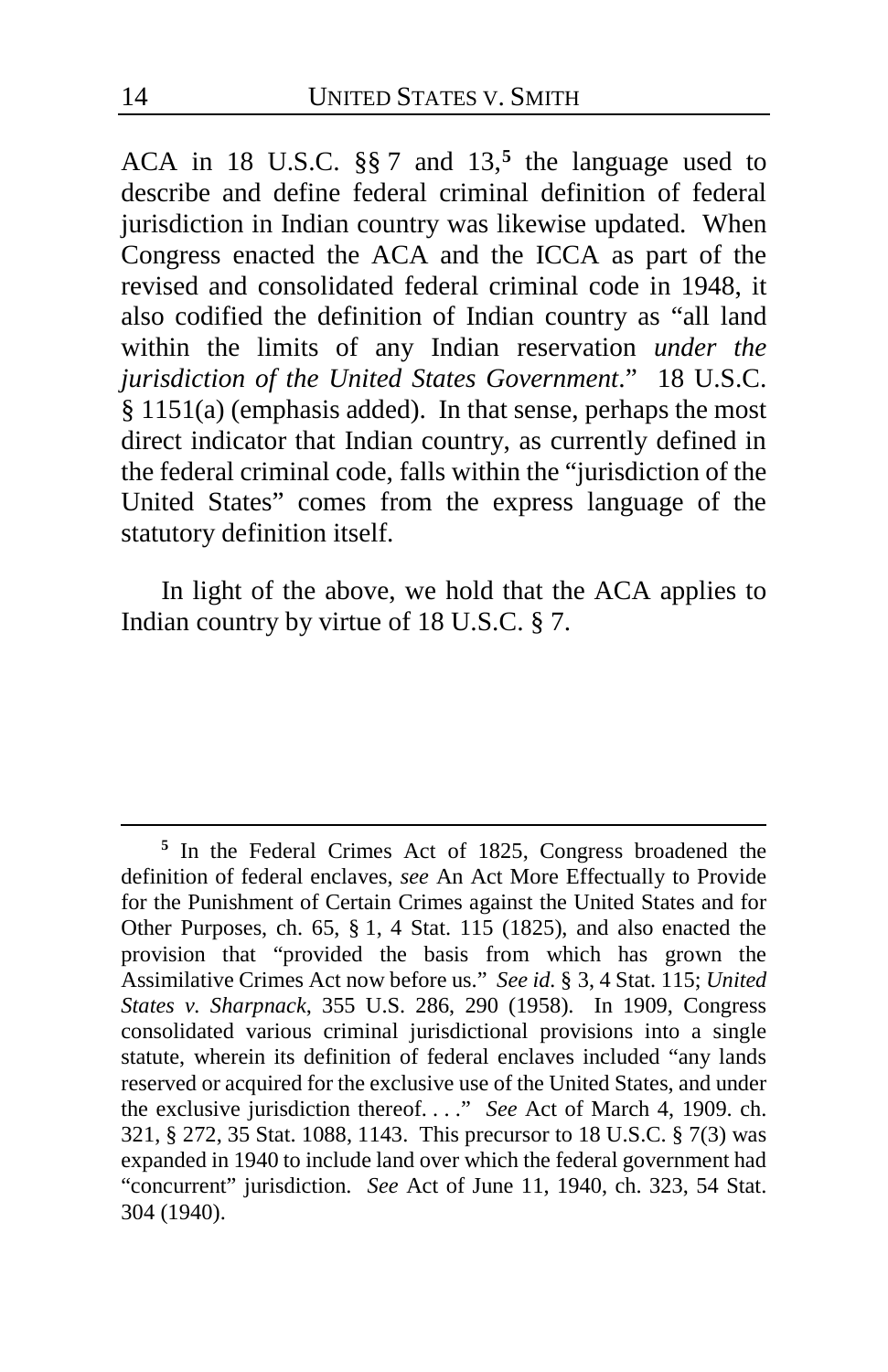# **B. The Indian Country Crimes Act**

Our review of the ICCA (sometimes referred to as the General Crimes Act) further supports the applicability of the ACA to Indian country. The ICCA states:

> Except as otherwise expressly provided by law, the general laws of the United States as to the punishment of offenses committed in any place within the sole and exclusive jurisdiction of the United States, except the District of Columbia, shall extend to the Indian country.

> This section shall not extend to offenses committed by one Indian against the person or property of another Indian, nor to any Indian committing any offense in the Indian country who has been punished by the local law of the tribe, or to any case where, by treaty stipulations, the exclusive jurisdiction over such offenses is or may be secured to the Indian tribes respectively.

18 U.S.C. § 1152.

Courts have repeatedly interpreted the "general laws of the United States" in the ICCA to refer to "federal enclave laws," meaning those laws passed by the federal government in exercise of its police powers in areas of exclusive or concurrent federal jurisdiction as defined in 18 U.S.C. § 7. *E.g*., *Begay*, 42 F.3d at 498 ("[U]nder § 1152, Congress mandated that the 'general laws' of the United States applicable in federal enclaves, such as national parks, military bases, veterans' hospitals, federal buildings, and federal prisons, apply in Indian country . . . ."); *United States*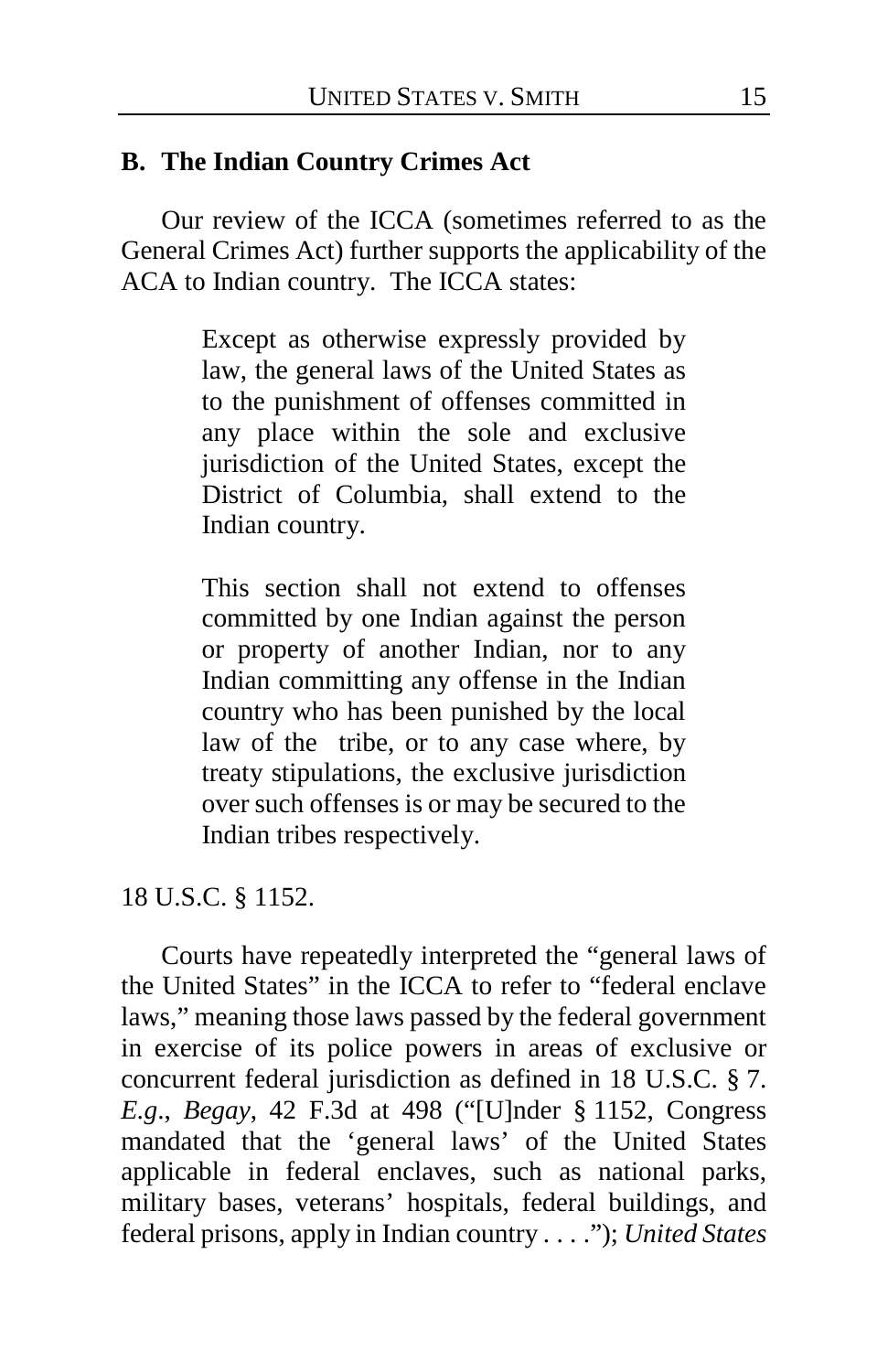*v. Strong*, 778 F.2d 1393, 1396 (9th Cir. 1985) ("[The ICCA] applies only to 'federal enclave law'—law in which the situs of the offense is an element of the crime."); *United States v. Torres*, 733 F.2d 449, 454 (7th Cir. 1984) ("In order to prosecute under 18 U.S.C. § 1152, the Government must prove, as a jurisdictional requisite, that the crime was in violation of a Federal enclave law . . . .").

The ACA, as a federal enclave law, thus also applies to Indian country by operation of the ICCA. Many prior cases uphold the applicability of an ACA violation in Indian country on this basis. *E.g*., *United States v. Burland*, 441 F.2d 1199, 1200 (9th Cir. 1971) (finding "[o]ne of the 'general laws' referred to [in the ICCA] is the [ACA]," which "makes the Montana statute that prohibits passing forged checks . . . part of the federal law applicable on the Fort Peck reservation"); *Acunia*, 404 F.2d at 142 (holding "the [ACA] is among the general laws which the first paragraph of section 1152 extends to Indian territory"); *Thunder Hawk*, 127 F.3d at 707 (stating the ACA "is one of the federal enclave laws made applicable to Indian country by the ICCA").

Accordingly, we hold that the ACA applies to Indian country, by operation of both 18 U.S.C. § 7 and 18 U.S.C. § 1152.

#### **III.**

Having recognized the general applicability of the ACA to Indian country, we turn next to whether the ACA is subject to any limitations when applied to Indian country, and if so, whether those limitations precluded jurisdiction in Smith's case. Smith argues that even if the ACA may generally apply to Indian country, the federal government cannot invoke the ACA to prosecute a state crime that is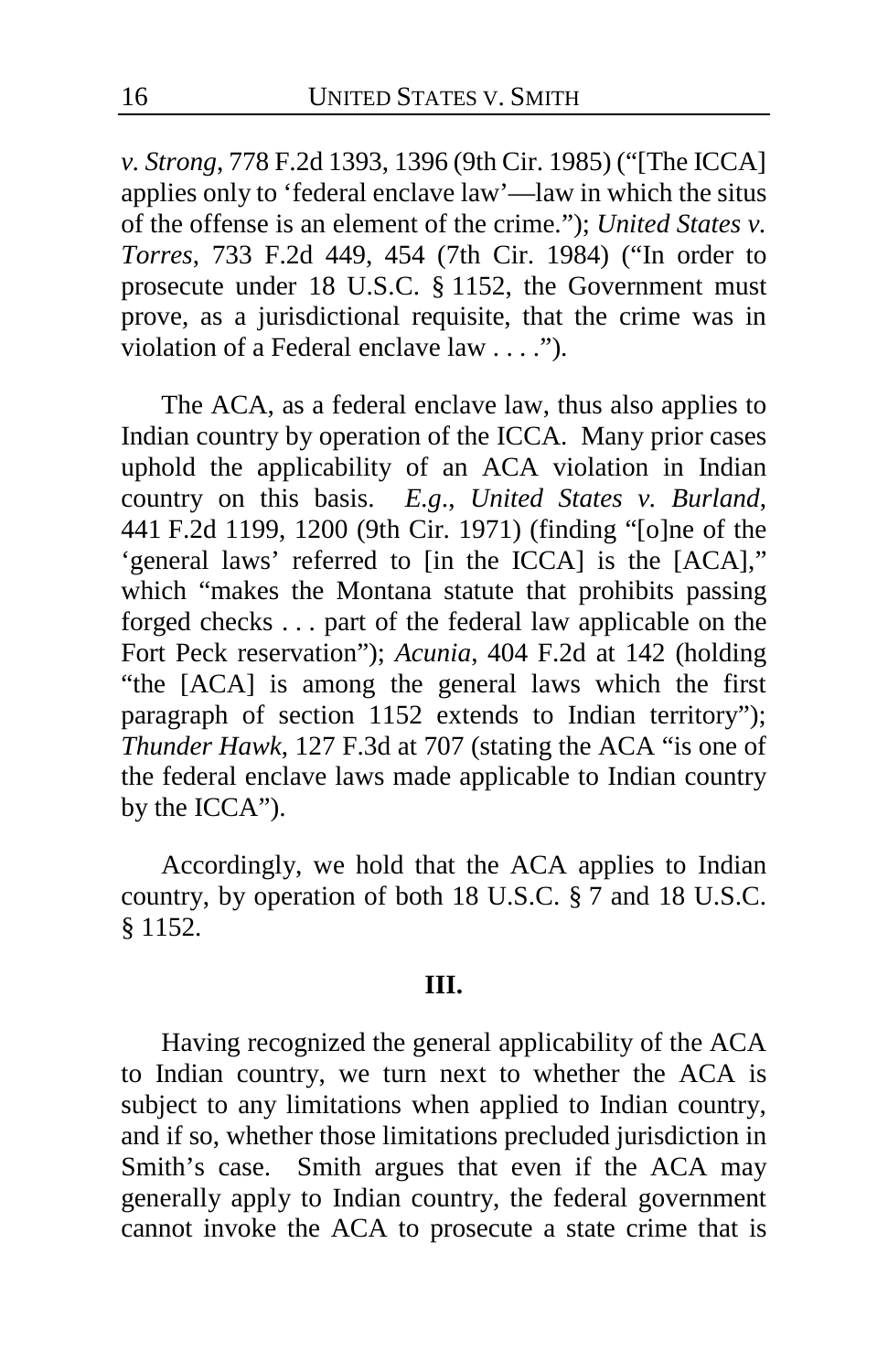already defined under tribal law. To do so, Smith alleges, would defeat the "gap-filling" purpose of the ACA, since there is no gap in criminal jurisdiction for the ACA to fill. This argument misconstrues the purpose of the ACA, which is aimed at "gaps in the federal criminal law"—not gaps in overall criminal jurisdiction—and simply allows the federal government to adopt state criminal law in order to prosecute violations on federal enclaves that are not specifically defined in the federal criminal code.

Nonetheless, we agree that the ACA may have a more limited reach in Indian country than it would in other federal enclaves, and, in particular, may be subject to the exceptions in the ICCA. In addressing this question, we recognize that our holdings above may present a seeming tension. If, on one hand, the ACA extends to Indian country through the ICCA, then naturally the ACA would be subject to the exceptions of the ICCA; but if the ACA applies to Indian country through 18 U.S.C. § 7, a provision independent of the ICCA, then shouldn't we reasonably find that the ACA can be invoked in Indian country without any regard to the ICCA's exceptions?

Our statutory review leads us to conclude that the ACA, when invoked in Indian country, is subject to the exceptions set forth in the ICCA. Several principles inform this determination. First, in our interpretation of the applicability of the ACA to Indian country, we are mindful that "the standard principles of statutory construction do not have their usual force in cases involving Indian law." *Montana v. Blackfeet Tribe*, 471 U.S. 759, 766 (1985). The Supreme Court has "consistently admonished that federal statutes and regulations relating to tribes and tribal activities must be 'construed generously in order to comport with . . . traditional notions of [Indian] sovereignty and with the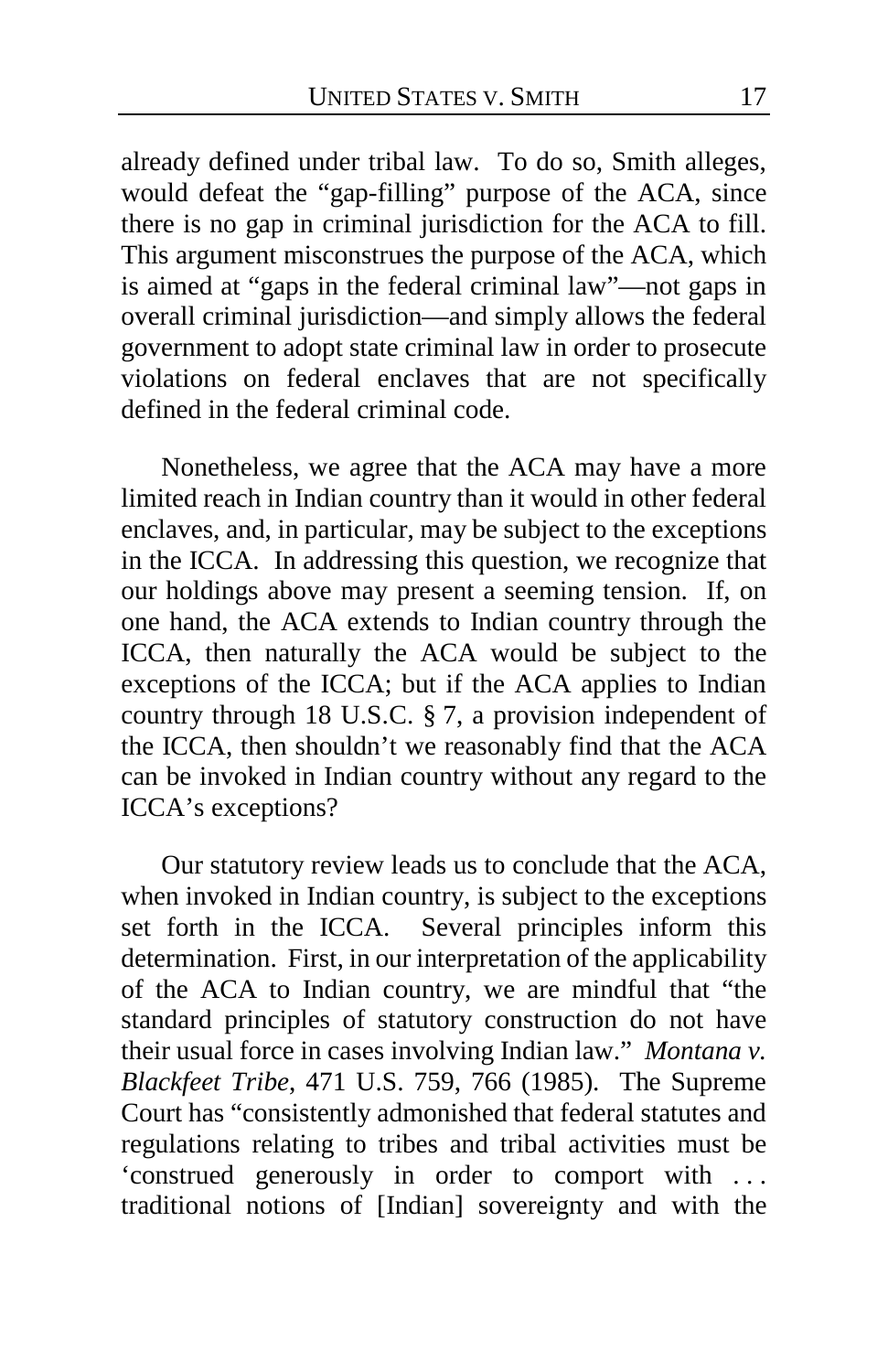federal policy of encouraging tribal independence.'" *Ramah Navajo Sch. Bd. v. Bureau of Revenue*, 458 U.S. 832, 846 (1982) (alterations in original); *see also Bryan v. Itasca Cty.*, 426 U.S. 373, 392 (1976) ("[W]e must be guided by that 'eminently sound and vital canon' that 'statutes passed for the benefit of dependent Indian tribes . . . are to be liberally construed, doubtful expressions being resolved in favor of the Indians.'") (citation omitted).

Second, we recognize that Congress' intent for the ACA to apply generally to federal enclaves within the meaning of 18 U.S.C. § 7 is not necessarily at tension with—or exclusive of—Congress' intent or ability to expand, limit, or otherwise modify the precise contours of the ACA's reach in specific types of federal enclaves by other statutes. Given that the ICCA is one of the primary laws enacted by Congress to "balance the sovereignty interest of Indian tribes and the United States' interest in punishing offenses committed in Indian country," *Begay*, 42 F.3d at 498, we find that Congress intended to impose its express limitations on all federal enclave laws in Indian country, including the ACA. This conclusion is consistent with precedent and with our view that the ACA extends to Indian country by virtue of the ICCA. *See Acunia*, 404 F.2d at 142 ("[I]t is clear that Congress did not intend that the [ACA] should apply to situations wherein, under the second paragraph of 18 U.S.C. § 1152, the extension to Indian country of the general laws of the United States for federal enclaves is specifically removed."); *United States v. Welch*, 822 F.2d 460, 463 (4th Cir. 1987) ("The [ACA] does not apply to crimes committed by one Indian against another Indian in Indian country . . . ."); *United States v. Wadena*, 152 F.3d 831, 840 n.13 (8th Cir. 1998) ("[U]nder the Assimilative Crimes Act, the exception involving Indian-against-Indian crimes would still apply." (citing *Thunder Hawk*, 127 F.3d at 706–08)).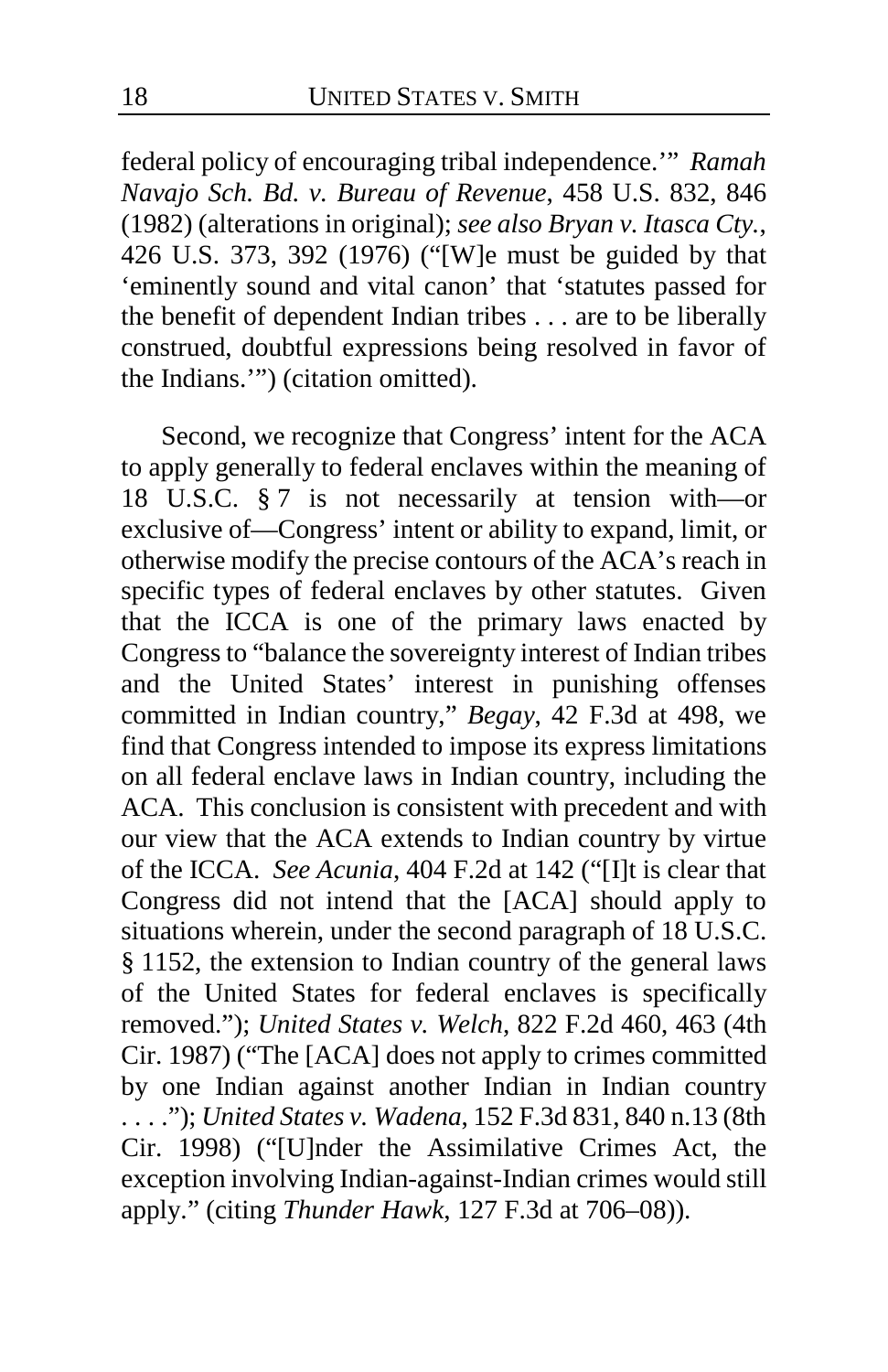Thus, the federal government may not invoke the ACA to prosecute cases in Indian country that the ICCA specifically excepts, namely: (1) "offenses committed by one Indian against the person or property of another Indian," (2) "any Indian committing any offense in the Indian country who has been punished by the local law of the tribe," or (3) "any case where, by treaty stipulations, the exclusive jurisdiction over such offenses is or may be secured to the Indian tribes respectively." 18 U.S.C. § 1152. Here, these limitations did not prohibit the federal government's prosecution of Smith.

On this point, however, amicus argues that the Indianon-Indian exception in the ICCA prohibits application of the ACA to "victimless" crimes in Indian country, which would include the Oregon crime of fleeing and eluding police in this case. Amicus cites *United States v. Quiver*, 241 U.S. 602 (1916), where the Supreme Court dismissed a federal charge for adultery between two Indians in Indian country as barred by the ICCA's Indian-on-Indian exception. The government had argued that the ICCA exception did not apply because adultery "is a voluntary act on the part of both participants, and, strictly speaking, not an offense against the person of either." *Id*. at 605. The Court rejected that argument in light of "the policy reflected by the legislation of Congress and its administration for many years, that the relations of the Indians among themselves—the conduct of one toward another—is to be controlled by the customs and laws of the tribe, save when Congress expressly or clearly directs otherwise[.]" *Id.* at 605–06.

We do not read *Quiver*'s emphasis on Congress' policy from "an early period" to "permit the personal and domestic relations of the Indians with each other to be regulated . . . according to their tribal customs and laws" to mean that the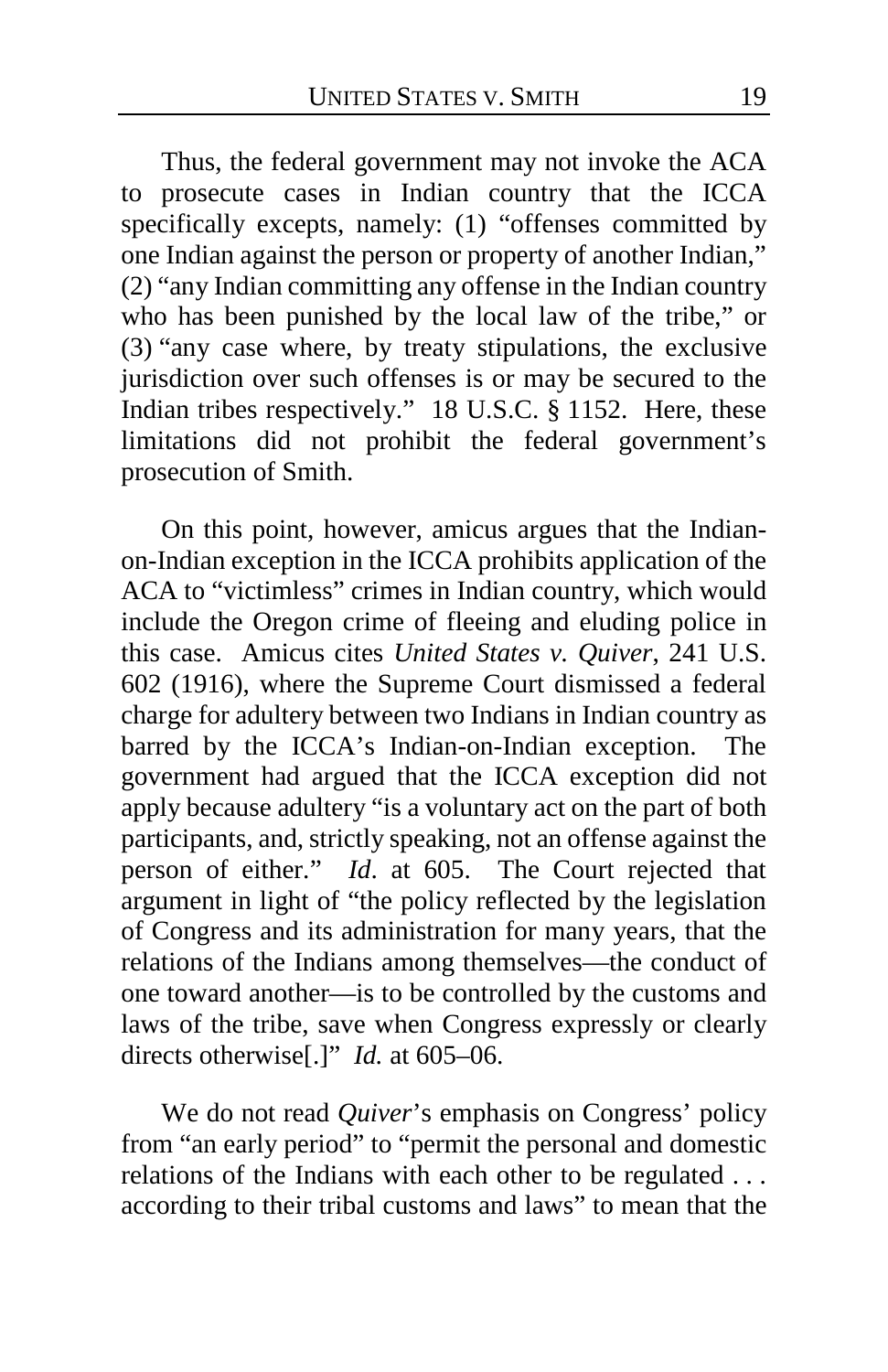ICCA's Indian-on-Indian exception prohibits federal prosecution of any "victimless" crimes. *Id*. at 603–04. Federal policy towards the exercise of tribal sovereignty has evolved and fluctuated over time, particularly since *Quiver*  was decided in 1916. *See United States v. Lara*, 541 U.S. 193, 202 (2004) ("From the Nation's beginning . . . the Government's Indian policies . . . of necessity would fluctuate dramatically as the needs of the Nation and those of the tribes changed over time. And Congress has in fact authorized at different times very different Indian policies . . . . Such major policy changes inevitably involve major changes in the metes and bounds of tribal sovereignty.") (citation omitted). The laws passed by Congress to effectuate its policies on criminal jurisdiction in Indian country have never placed any explicit emphasis on the "victimless" nature of a crime.

The Eighth Circuit, in considering similar challenges to a federal prosecution of an Indian for driving under the influence in Indian country, reached the same conclusion. *See Thunder Hawk*, 127 F.3d at 709 ("We do not believe . . . that *Quiver* stands for the proposition that the 'Indian versus Indian' exception applies to every 'victimless' crime involving Indians."). As the Eighth Circuit reasoned:

> *Quiver* involved domestic relations, an area traditionally left to tribal self-government. In such a case, including "victimless" crimes within the "Indian versus Indian" exception preserves the tribe's exclusive jurisdiction over domestic matters. Here, in contrast, the prohibition of and punishment for driving under the influence has not traditionally been within the exclusive jurisdiction of Indian tribes. Rather, the ACA "assimilates state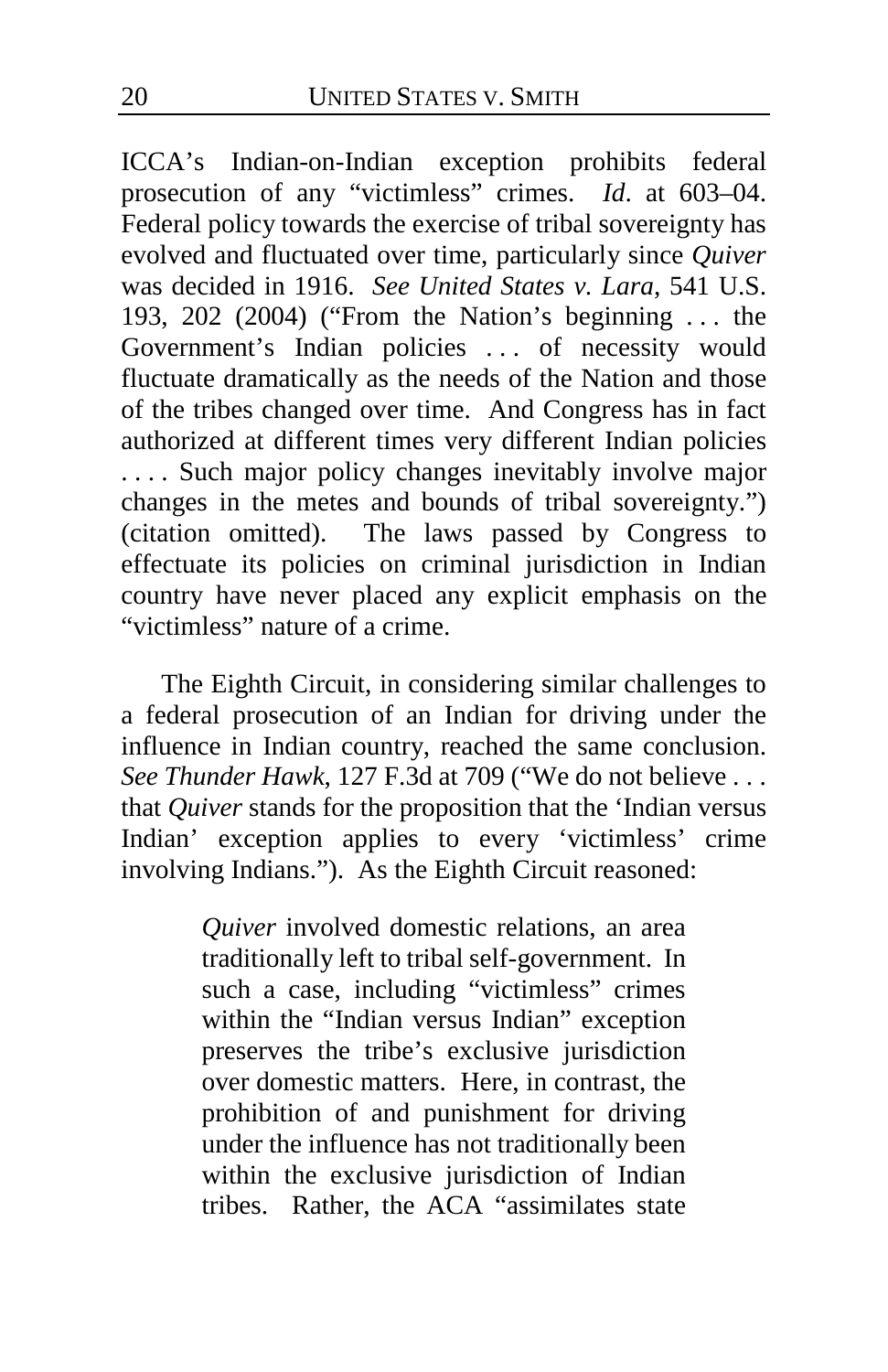traffic laws and others into federal enclave law in order 'to fill in the gaps in the Federal Criminal Code, where no action of Congress has been taken to define the missing offense.'" Moreover, the offense of driving under the influence is more akin to an offense against the public at large, both Indian and non-Indian, rather than a true "victimless" crime.

127 F.3d at 709 (citations omitted). Likewise, Smith's offense of fleeing and eluding the police is a public safety offense, rather than a true "victimless" crime, and falls well outside the area of domestic relations "traditionally left to tribal self-government." *Id*. Thus, we join the Eighth Circuit's view that the Indian-on-Indian exception in the ICCA does not preclude application of the ACA to all "victimless" crimes, and certainly not to the offense in this case.

Smith also asserts that because he *could* have been prosecuted in tribal court for the same conduct, his prosecution by the federal government under the ACA "was a needless and unlawful intrusion into tribal sovereignty." Smith provides no legal authority for the proposition that the federal government may not prosecute where the tribe also has the authority to do so, nor do we find it supported by the text or purpose of the ACA or the ICCA. The second exception in the ICCA plainly refers to "any Indian . . . who *has* been punished by the local law of the tribe," not any Indian who *could* be punished by the law of the tribe. 18 U.S.C. § 1152 (emphasis added). By excluding from federal prosecution only Indian defendants who have already been punished by their tribe, this provision aptly strikes at the "balance" that Congress sought to achieve with the ICCA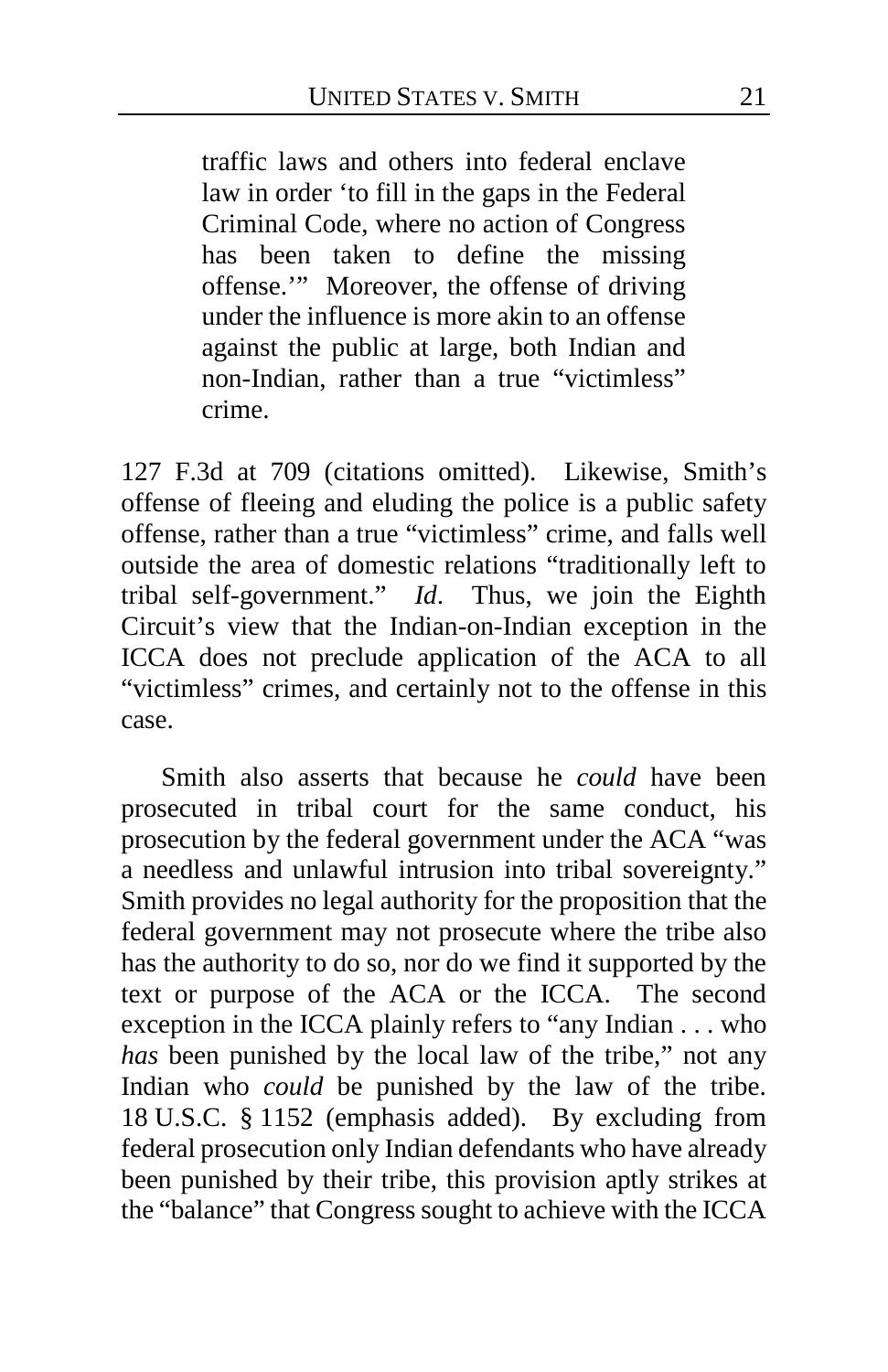between "the sovereignty interest of Indian tribes and the United States' interest in punishing offenses committed in Indian country." *Begay*, 42 F.3d at 498. It both defers to tribal criminal proceedings and allows for federal prosecution where a tribe might choose not to exercise its authority.

We also note that, in some instances, even the dual prosecution by both federal and tribal authorities for the same conduct has been upheld as constitutionally upheld as constitutionally permissible. *See Wheeler*, 435 U.S. at 314 (holding that "the prosecution of an Indian in a federal district court under the Major Crimes Act, 18 U.S.C. § 1153, when he has previously been convicted in a tribal court of a lesser included offense arising out of the same incident" is not barred by the Double Jeopardy Clause). Contrary to Smith's contention then, the federal prosecution in this case was not an "unlawful intrusion into tribal sovereignty," but rather a permissible exercise of concurrent jurisdictional authority often held by different sovereigns in Indian country. *See Duro v. Reina*, 495 U.S. 676, 680 n.1 (1990) (explaining how jurisdiction in Indian country "is governed by a complex patchwork of federal, state, and tribal law"). Given that none of the ICCA's exceptions apply in this case, the district court had jurisdiction over Smith's offenses under the ACA.

## **IV.**

Finally, we reject Smith's claim that the MCA, 18 U.S.C. § 1153, precludes the federal government from prosecuting any "state crimes" in Indian country that are not listed in the MCA, such as Smith's offense of fleeing and attempting to elude the police as defined under Oregon law.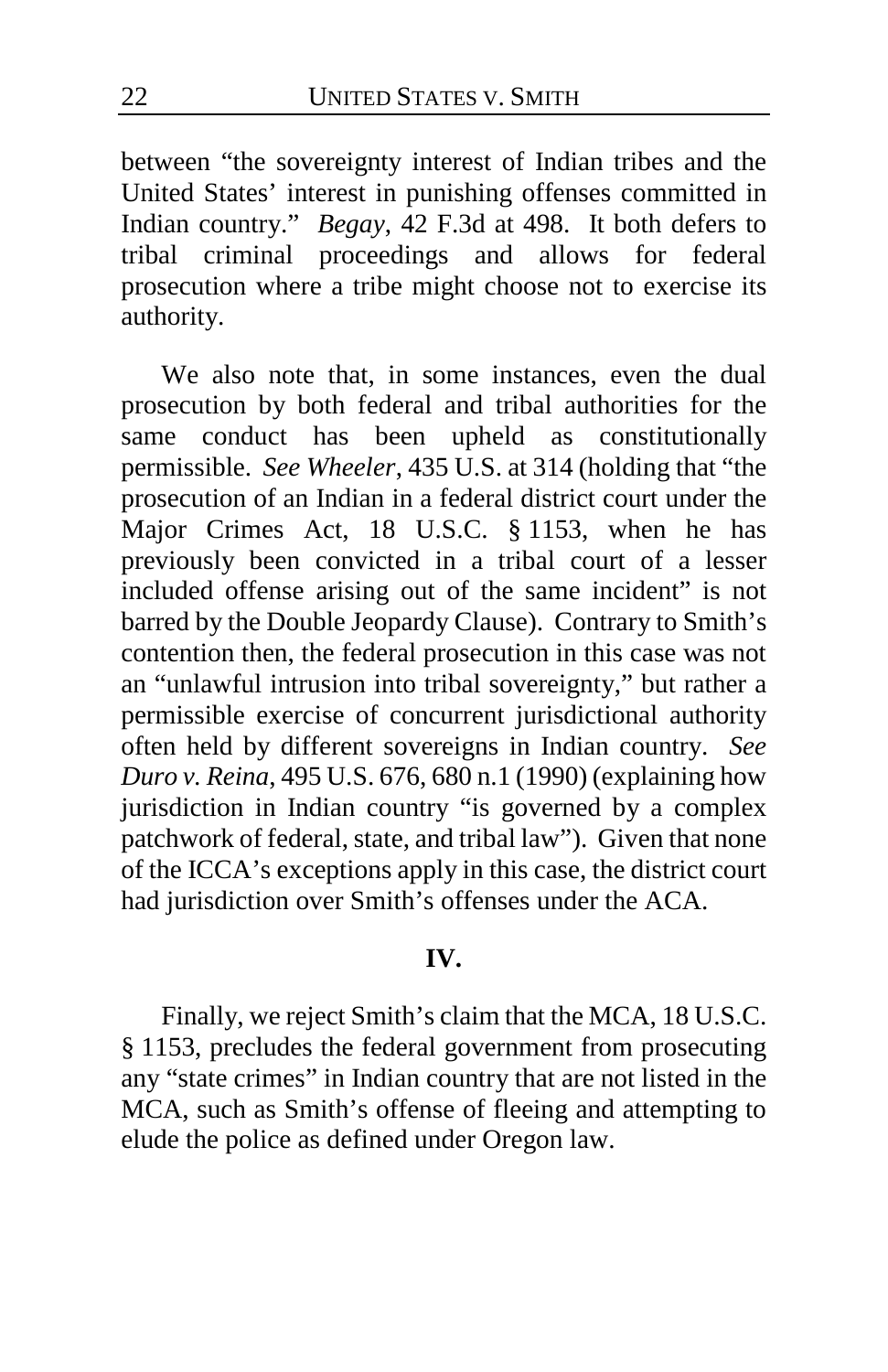The MCA provides for federal jurisdiction over a list of enumerated crimes committed by Indians "against the person or property of another Indian or other person" within Indian country. 18 U.S.C. § 1153(a). In *Begay*, we already rejected the argument "that Indians may not be charged for *any* criminal conduct beyond those crimes enumerated in [the MCA]." 42 F.3d at 498 (emphasis in original). Similarly, neither the text nor history of these statutes supports Smith's assertion that the MCA limits federal jurisdiction over any "violations of state law" in Indian country outside those listed in that statute. The text of the MCA lacks any express reference to, much less any limitation of, other laws—such as the ICCA or the ACA that establish federal authority to prosecute crimes in Indian country.

Furthermore, the MCA was enacted as "a direct response" to the Supreme Court's interpretation of the ICCA, or more accurately, its predecessor in Revised Statutes §§ 2145 and 2146.**[6](#page-22-0)** *Keeble v. United States*, 412 U.S. 205, 209 (1973) ("The Major Crimes Act was passed by Congress in direct response to the decision of this Court in *Ex parte Crow Dog*, 109 U.S. 556 (1883) . . . [where we held] that a federal court lacked jurisdiction to try an Indian for the murder of another Indian ... in Indian country."). "The prompt congressional response conferring jurisdiction on the federal courts to punish certain offenses—reflected a view that tribal remedies were either

 $\overline{a}$ 

<span id="page-22-0"></span>**<sup>6</sup>** Revised Statutes §§ 2145 and 2146, later codified in 25 U.S.C. §§ 217 and 218, were the direct progenitor for the ICCA enacted in 1948. Section 2145 asserted federal criminal jurisdiction over violations of the "general laws of the United States" in Indian country, while § 2146 provided for certain exceptions that were virtually identical to the exceptions in the current ICCA.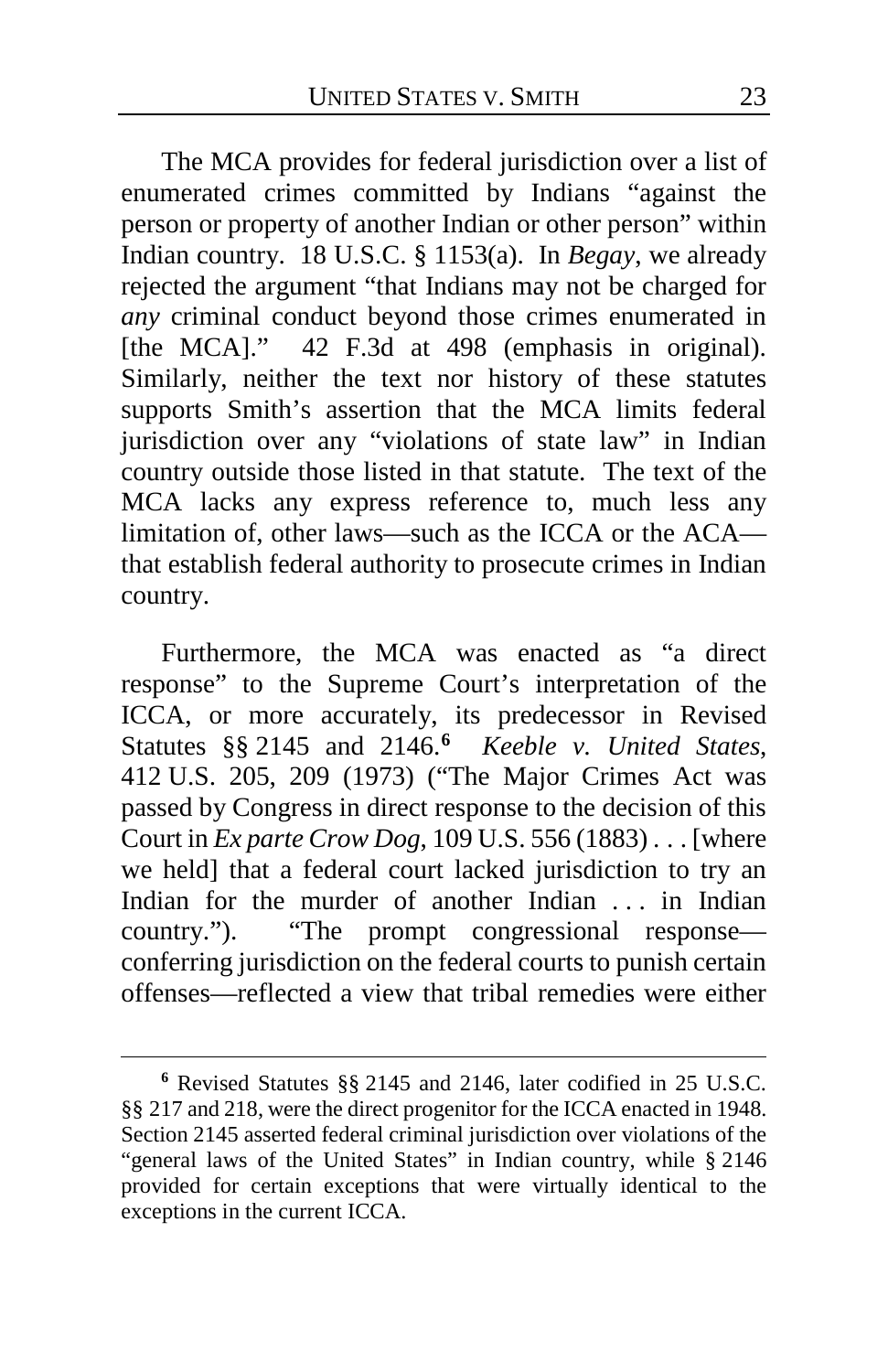nonexistent or incompatible with principles that Congress thought should be controlling." *Id.* at 210. Because the ICCA did not "extend to offenses committed by an Indian against another Indian, nor to any Indian . . . who has been punished for that act by the local law of the tribe," 18 U.S.C. § 1152, the MCA "partially abrogated [this exception in the ICCA] by creating federal jurisdiction over fourteen enumerated crimes committed by Indians against Indians or any other person in Indian country." *United States v. Male Juvenile*, 280 F.3d 1008, 1013, 1019 (9th Cir. 2002) ("The MCA was enacted after the [ICCA] . . . as an exception to or abrogation of the [ICCA]."); *Donnelly*, 228 U.S. at 269–70 (explaining that the MCA of 1885 did not repeal the entire ICCA predecessor but instead "manifestly repeal[ed] in part the limitation that was imposed" by the specific exceptions).

Thus, rather than limit federal authority over crimes by Indians in Indian country, the MCA extended it to specific "major crimes," thereby partially withdrawing the exclusive authority of tribes over Indian-on-Indian crimes previously afforded by the ICCA. The MCA did not otherwise affect the federal criminal jurisdiction that was already established by the ICCA for violations of the ACA and other federal enclave laws in Indian country. For these reasons, the MCA does not preclude the application of the ACA to Smith's offenses.

#### **V.**

We hold that the Assimilative Crimes Act applies to crimes in Indian country, and that neither the Indian Country Crimes Act nor the Major Crimes Act precluded the federal government from exercising its jurisdiction to prosecute Smith for his violations of Oregon Revised Statutes § 811.540(1) under the Assimilative Crimes Act. We uphold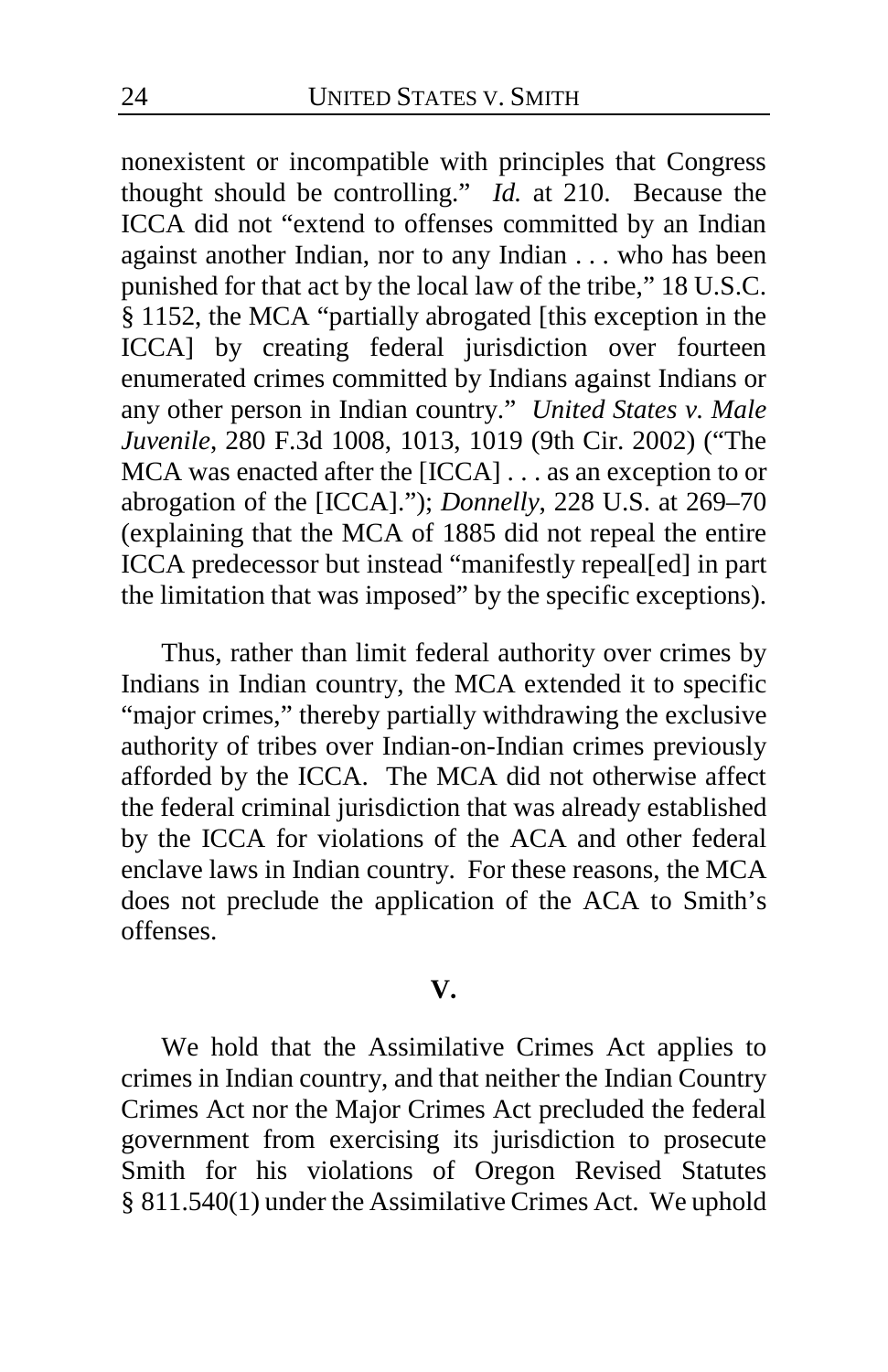the district court's denial of the motion to dismiss for lack of jurisdiction and **AFFIRM** Smith's conviction.

# FISHER, Circuit Judge, concurring:

I agree with the majority that the Assimilated Crimes Act (ACA) applies to "Indian country" subject to the Indian Country Crimes Act (ICCA)'s three exceptions. *See*  18 U.S.C. § 1151 (defining "Indian country"); *id.* § 1152 (providing that the ICCA "shall not extend [1] to offenses committed by one Indian against the person or property of another Indian, nor [2] to any Indian committing any offense in the Indian country who has been punished by the local law of the tribe, or [3] to any case where, by treaty stipulations, the exclusive jurisdiction over such offenses is or may be secured to the Indian tribes respectively").

There are two ways to arrive at that result. One is to hold that the ACA applies to Indian country only through the ICCA, not on its own terms  $-$  i.e., that the ACA is part of "the general laws of the United States" under the ICCA, *id.* § 1152, but Indian country is not among the "lands reserved or acquired for the use of the United States" under the ACA, *id.* §§ 7(3), 13. A second way to arrive at this result (the one adopted by the majority) is to hold that the ACA applies to Indian country on its own terms – i.e., that Indian country *is*  among the "lands reserved or acquired for the use of the United States" under  $\S 7(3)$  – but that Congress nonetheless intended the ACA's application to Indian country to be subject to the ICCA's three exceptions.

I have some reservations about the majority's chosen approach. *See Cohen's Handbook of Federal Indian Law* § 9.02 n.19 (Nell Jessup Newton ed., 2017) ("Only one court